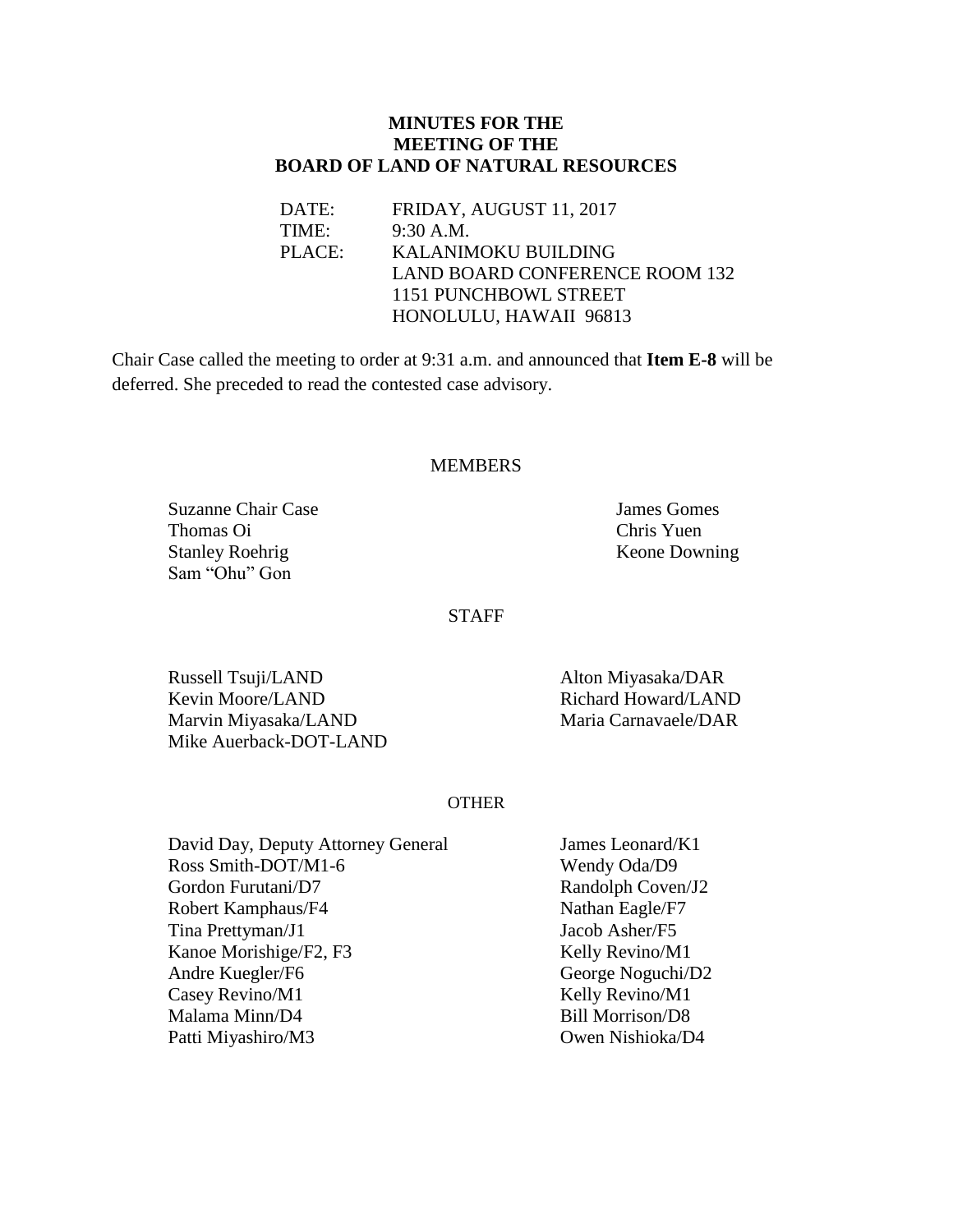## **Item A-1** Request approval of Meeting Minutes from April 13, 2017

### Board Discussion

Minor correction from Member Yuen. Member Roehrig provided changes. *Page 6: substantive change vs substance of change*. Board Secretary Ferreira noted that a new copy has been passed out prior to the meeting with Member Yuen's changes which are highlighted in yellow. Member Yuen: *Page 5: Agency is ATHIS, rather than ATHIUS.* Member Roehrig: *Page 7: Ho'okupu (need to add 'okina).*

### Public Testimony- None

### Motion

## **Approved as amended** (**Yuen, Gomes). Unanimous.**

**ITEM D-3** Set-Aside to the Water Board of the County of Hawaii for the Waikoloa Reservoir #1 and Grant of Perpetual Non-exclusive Easement to the Water Board of the Count of Hawaii for Access and Appurtenant Waterline Purposes; Issuance of the County of Hawai'i, Waimea, South Kohala, Hawai'i; Tax Map Keys: (3) 6-5-001: 020 portion and 047.

Russell Tsuji, Land Division Administrator, presented staff report. Noted the Hawai'i County Representative is here to answer questions.

Board Discussion

Member Yuen ask about the current legal status of the reservoir.

Owen Nishioka said that the reservoir is currently empty. Yuen clarified that he was interested in the legal status of the reservoir. Nishioka answered that the reservoir was a State project but he is unclear how it was turned over to the County. However, DWS has been maintaining the well for all of these years. Tsuji said that the situation was not unusual. Yuen wondered why this was not taken care of years ago. Member Roehrig asked about a set aside. Tsuji, the Executive Order will be the method for the set aside. Chair Case noted that it is Staff Recommendation Number 2.

## Public Testimony -None

## **Motion Approved as submitted** (**Roehrig**, **Yuen). Unanimous.**

Ross Smith from HDOT-Airports Division presented the Staff report on Items M-1 through M-6, submittals.

**ITEM M-1** Issuance of a Revocable Permit to KCLC Corporation for Office and Warehouse Space to Operate a Stainless-Steel Equipment Refurbishing Business, 3219 Ualena Street, Daniel K. Inouye International Airport, Tax Map Key: (1) 1-1-14:001: (Portion).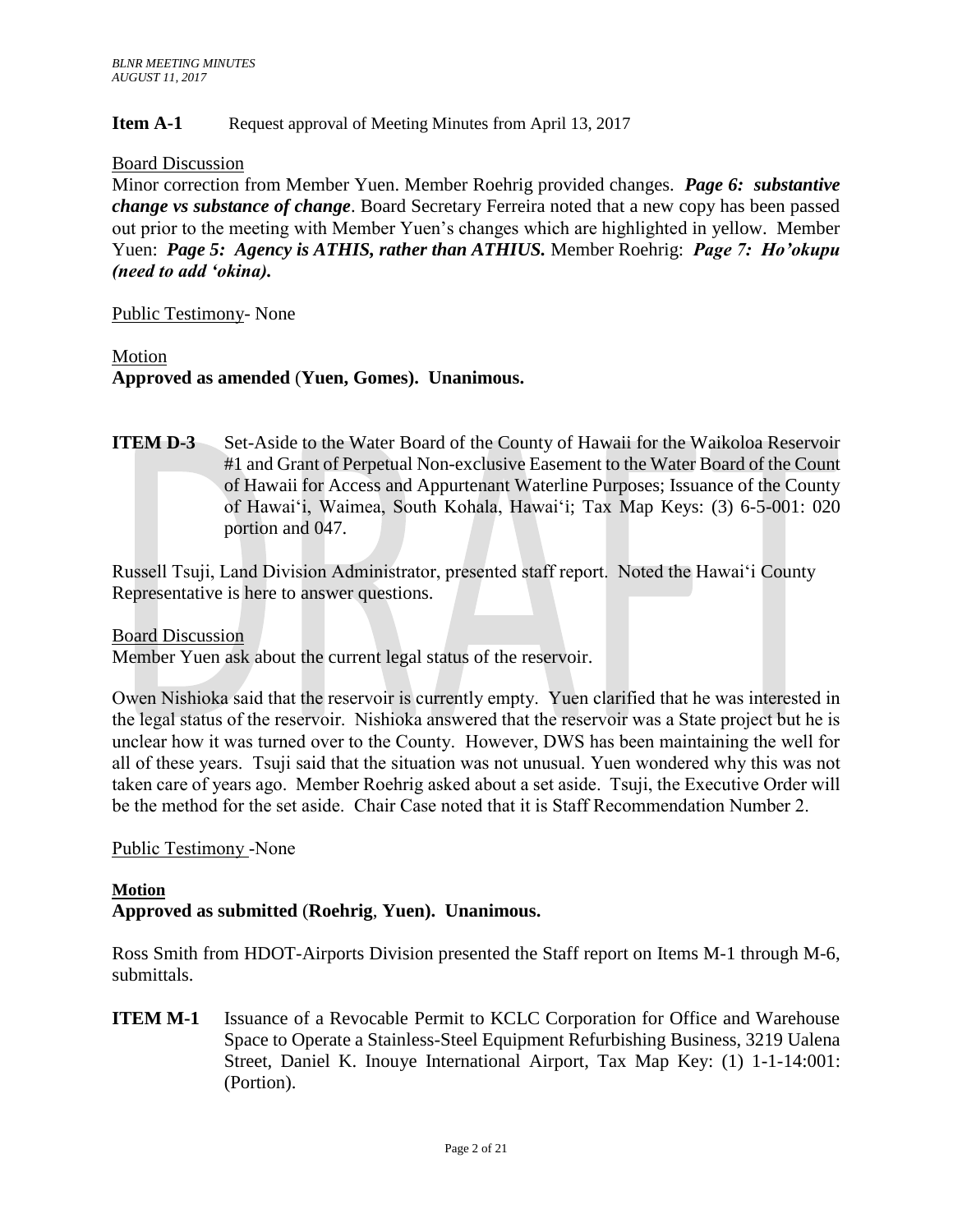## Board Discussion

Member Downing asked why M-1 was originally withdrawn. Chair Case noted that the item was withdrawn to amend the title which was inaccurate.

Downing then asked how rent amounts were arrived at and are they about the same as other places on Ualena St? Smith answered "yes." Downing asked why all of the leases are month to month. Smith answered that all Airport leases except aeronautical are month to month to ensure that if there is need for aeronautical space it can become available within 30-days.

There was an extensive discussion about whether 1) the public has adequate access to information about properties available on Ualena Street and 2) whether the costs are set fairly, 3) loss on investment if a tenant has to make infrastructure improvements and is then asked to leave before getting a return on their investment.

Chair Case asked how does a property like this go to the Airport. Smith answered that this property was purchased years ago for Airport uses. At this point in time, the Airport is [finally] expanding into this area. For example, it may become a bus maintenance facility to support the new car rental center. The Master plan also looks at a closure of Aolele St, between Ualena and the Airport.

Smith, provided some background on Item M-1. There were some soil contamination and staff wants to grant the Lessee access to do the soil contamination treatment which would be quicker than the State.

## *Regarding Public Access*

Smith noted that Airport properties available for lease under a Revocable Permit (RP) are not published. Usually the division waits for someone to contact them and then they get information from the person contacting them to see if the business is compatible and where the best location may be. *Smith-DOT agreed that Airports can put the properties available for lease through an RP on their website.* RPs are normally for one year, and can be cancelled with 30 days' notice.

In the future, the RPs will be brought before Board for renewals to match what is done by the Land Division. Smith raised the question as to whether they should bring their aviation RPs to the Board? He noted that they had once brought all of their RPs before the Board for approval but the process was interrupted. *Chair Case noted that they will follow up with the AG*.

Chair Case asked if RP holders are allowed to sublease? The answer is "no," but sometimes people do it anyway. It is considered a breach of contract and they can be evicted.

## *Regarding fair rents:*

Smith noted rents are set by a  $3<sup>rd</sup>$  party appraisal. Ualena is appraised based on appraisals or valuation of nearby properties. The Airports are ranked, and then rents are discounted from the cost to rent in the primary Airport. There is a published schedule of rents for all properties.

Smith, DOT's Staff manages the property, so land management is not handled by a third party. He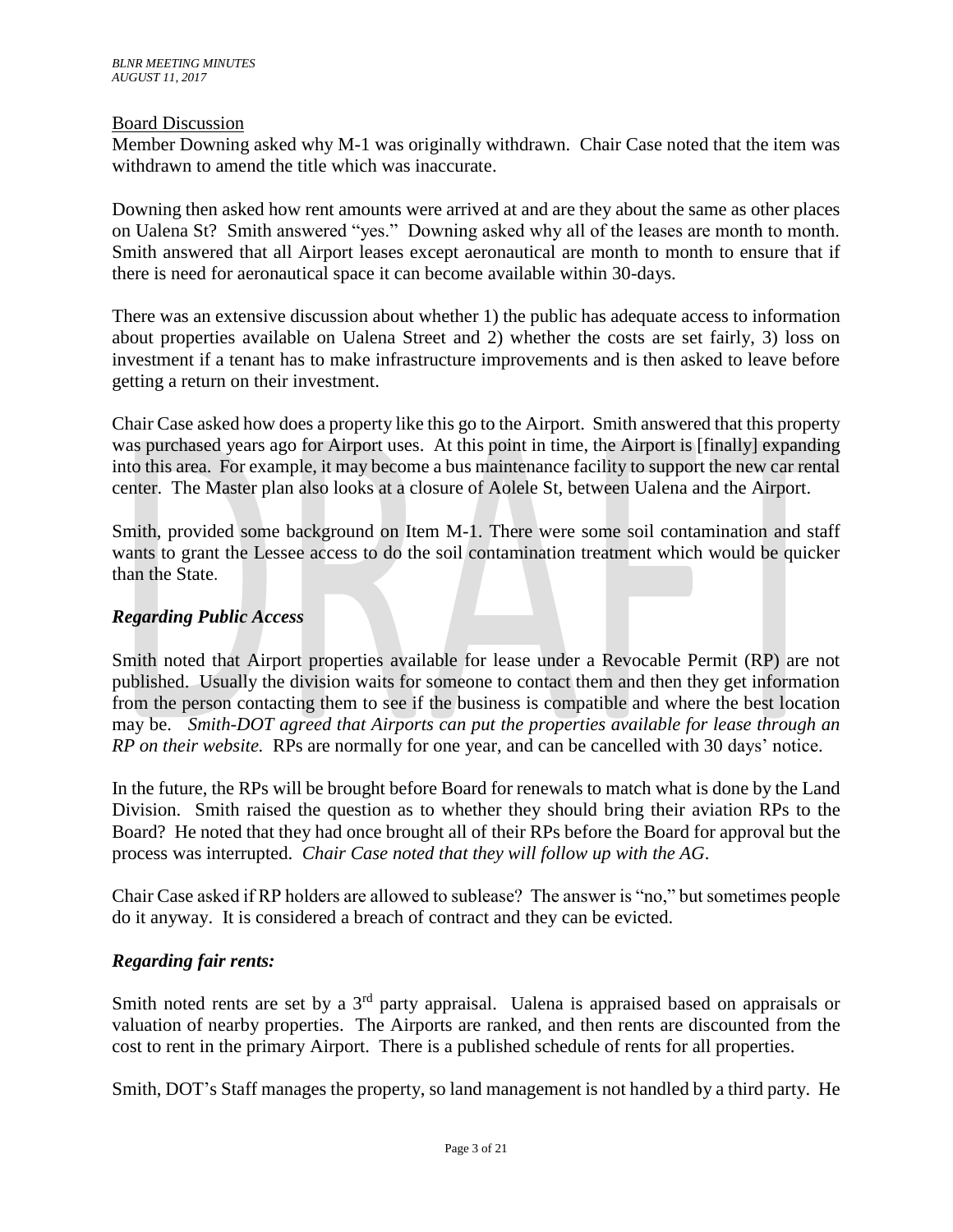also noted that the schedule of rents will be updated in October. *Member Downing- would like to see how this rent compares to other Ualena leases.* 

## *Regarding loss on property improvement investments*

Smith said that most tenants do not need to make infrastructure improvements and in general, tenants stay for a long time, and if they need to move out, there is a long lead time because the Airport goes through a planning process before any construction.

Chair Case asked about Airport policy on land disposition for Airport purposes vs. Non-Airport purposes. Smith noted that all leases are for Airport uses. However, for non-aeronautical uses: a) Primary leases are for actual Airport use, b) secondary leases are for aeronautical support c) anything after that can be used for things that generate revenue for the Airport. This is in authorizing legislation.

### **Public Testimony**

Kelly and Casey Revino came before the Board. Casey Revino, daughter of Kelly Revino owns the business. Member Roehrig asked if there are other employees? Casey Revino said there is one long-time employee. All others are family members.

Chair Case asked several questions related to the Board's concerns above. Casey Revino responded that the property is move-in ready and therefore, they would not lose a big investment in equipment if they had to move out. They found out about the place by driving by and calling about the space. They know the other tenant in another part of the building. Casey Revino noted that they have been looking for space for a while. Amy at Airport division is the person Casey Revino spoke to.

Member Downing asked if the rent charge is the same as others in area? The answer was that they did not know, however, they are comfortable with the charge.

Chair Case clarified that there are two elements of fairness: 1) general public access to the opportunity, and 2) pricing. She noted that there seems to be a fair pricing mechanism. Smith-DOT noted that they have in the past posted signs on Ualena St, and that it was not the most efficient way to solicit permittees. They now publish a pricing schedule.

Follow up on M-1:

- *Airports to put the properties available for lease through an RP on their website*
- *Follow up with AG on Aviation RPs.*
- *Provide rent comparisons with other Ualena leases*
- **ITEM M-2** Issuance of a Revocable Permit for an Office Space for Administration, Briefing, Training and Breakroom for United States of America, General Services Administration for and on Behalf of U.S. Department of Homeland Security, Molokaʻi Airport, Tax Map Key: (2) 5-2-04: Portion of 8.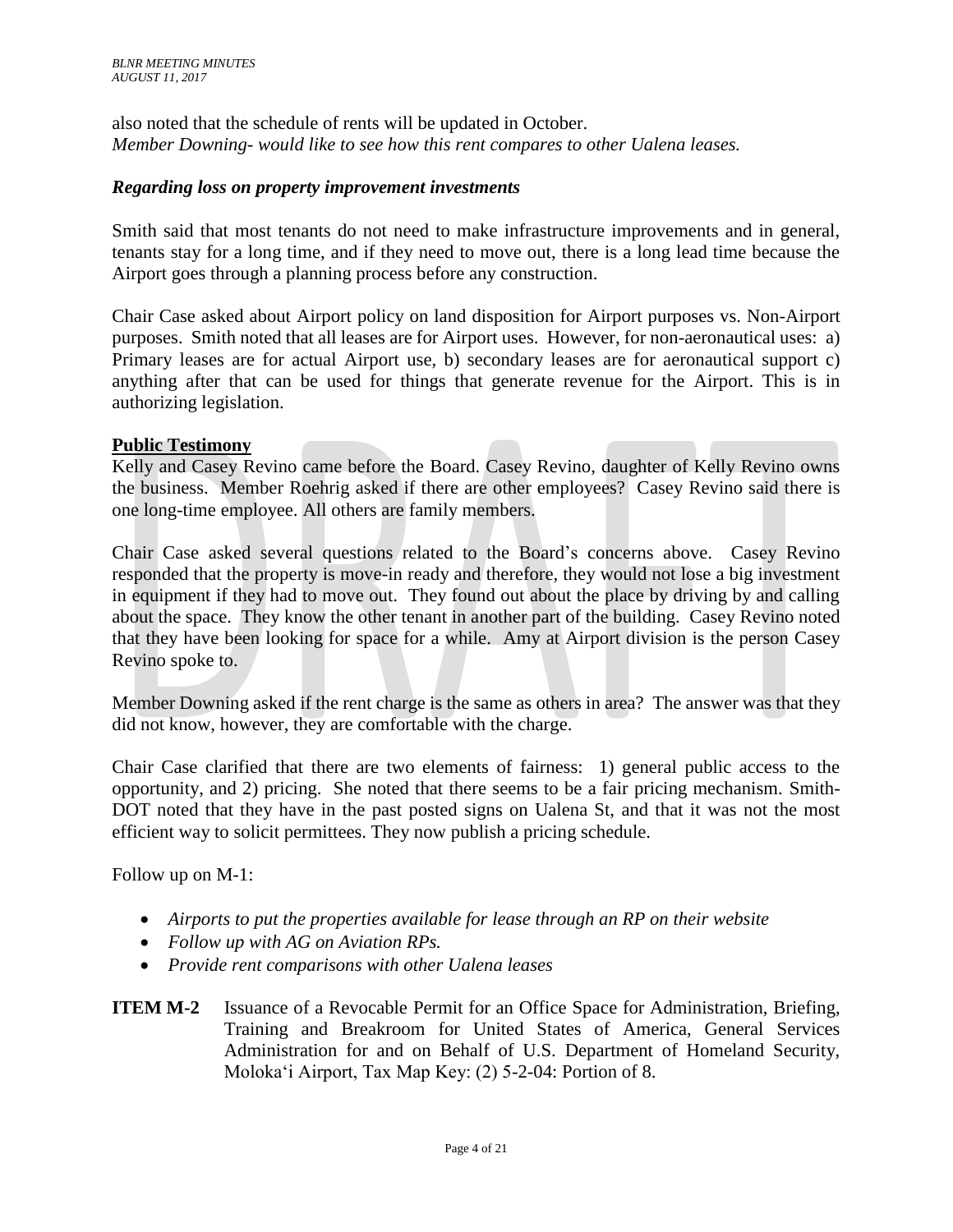**ITEM M-3** Issuance of a Revocable Permit for Additional Storage Space for United States of America, General Services Administration for and on Behalf of U.S. Department of Homeland Security, Molokaʻi Airport, Tax Map Key: (2) 5-2-04: Portion of 8.

Board Discussion-None

Public Testimony-None

**ITEM M-4** Issuance of a Revocable Permit for Land to Accommodate the Expansion of a Flight School and Tour Office Operation, Hawaii Pacific Aviation, Inc., Ellison Onizuka Kona International Airport at Keāhole, Tax Map Key: (3) 7-3-43: Portion of 40.

### Board Discussion

Member Roehrig asked if the Flight School will compete with the Hilo Flight School? Smith noted that there is already a flight school in Kona, and this is an expansion. Roehrig is concerned that Hilo is treated fairly. Will this cause a deferral or cancellation of a Flight School at Hilo Airport? Smith does not know about the flight school in Hilo, as it is being started by UH Hilo.

Smith noted that anyone who has a pilot's license of a certain level can give flight lessons. Smith noted that the UH Flight School is for people who may want to be an airline pilot, which has more requirements than just flying a small airplane or a helicopter.

Chair Case noted that we are supposed to foster competition. Roehrig wondered if the market can bear two schools? Member Gomes noted that this is an expansion, so there must be a need for it out of Kona. Smith said that they have approximately 100 students. Member Yuen clarified that this is strictly a helicopter flight school that is already in operation. He questioned why it is an RP rather than a lease?

Yuen and Gomes did not think item should be deferred. However, Smith should get informed about the Hilo flight school.

## Public Testimony-None

**ITEM M-5** Issuance of a Revocable Permit for Space in a Cargo Building and Adjacent Ramp Space for an Air Cargo Operation, Aeko Kula, Inc., Līhuʻe Airport, Tax Map Key: (4) 3-5-001: 008.

Board Discussion-None

Public Testimony- None

**ITEM M-6** Issuance of a Revocable Permit for Land for Equipment Parking Garden Isle Disposal, Inc., Līhuʻe Airport, Tax Map Key: (4) 3-5-01: Portion of 8.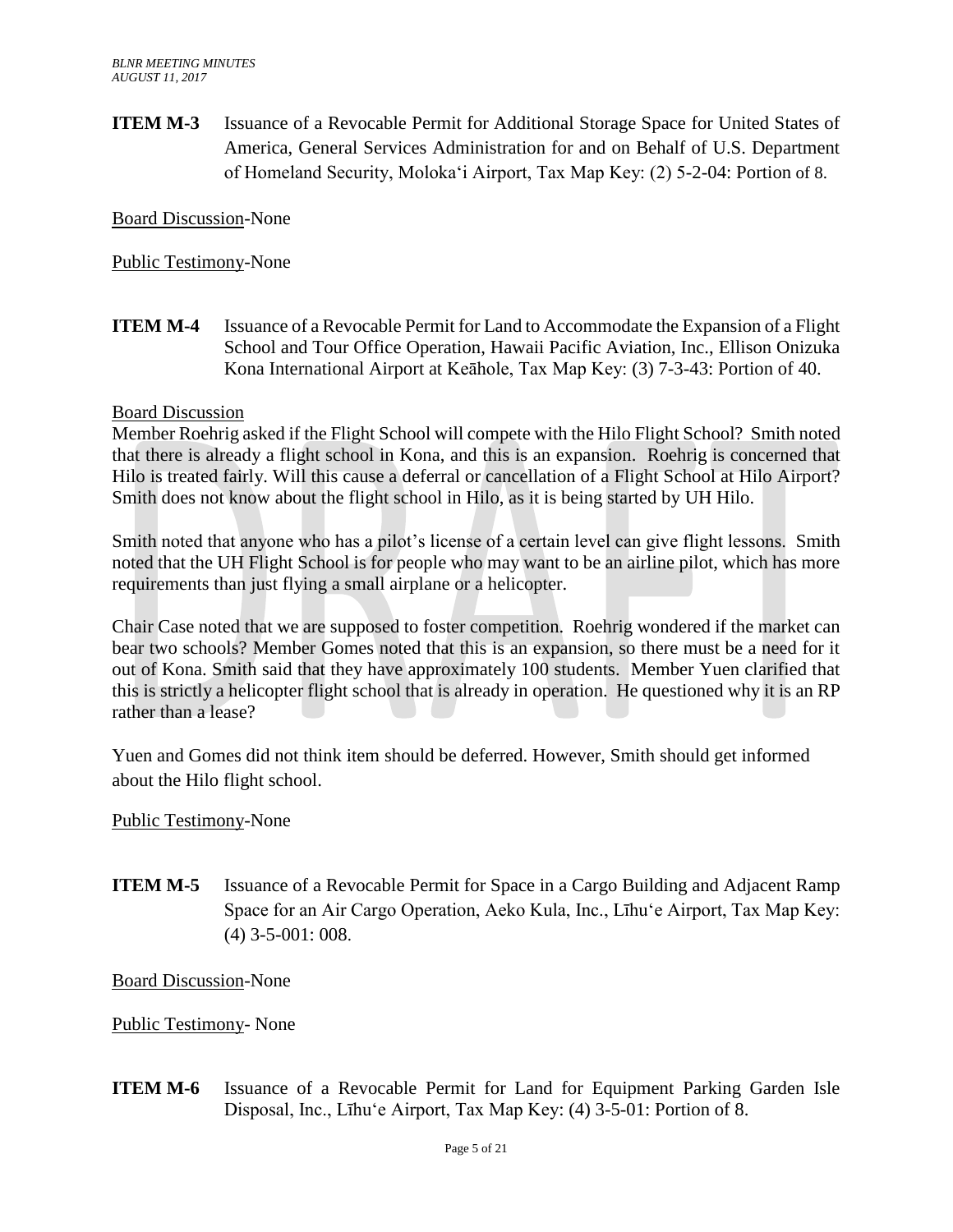## Board Discussion

Member Oi question the relationship between garbage disposal and Airports. He asked if this Item is related to Airports because the Airport collects funds for operations through the lease. Smith said yes, and noted that the Company will be monitored to insure they do not exceed their space.

Oi asked why does DHHL not receive funds, since these are Trust Lands? Smith answered that Federal Law requires that all revenue collected from Airport lands must go to Airports, regardless of State classification. Chair Case asked if Harbors operates under the same restrictions. Answer is "no."

Oi questioned whether this area falls under the Federal prohibition against "congregation of humans or wildlife?" Smith said people are not congregating in that area.

Smith provided some additional examples of how this prohibition applies in different areas. He also noted that there is a difference between fixed wing and non-fixed wing aircraft. Fixed wing aircraft need specific approaches to the Airport as opposed the flexibility that helicopters have.

## Public Testimony- None

# Motion **Approve Items M-1 through M-6 as submitted (Roehrig, Gomes) unanimous.**

*11:00 am: break 11:15 am: back in session*

**ITEM D-2** Request for Consent to Mortgage Between Alternative Energy Marketing, Inc., and First Hawaiian Bank, Mortgagee, and Extension of Lease Term Pursuant to Act 207, Session Laws of Hawaii 2011, General Lease No. S-3875 Alternative Energy Marketing, Inc., Lessee; Amendment of Lease to Include Updated Provisions Relating to Assignments, Subleasing and Phase I Environmental Site Assessment Requirement under General Lease No. S-3875, Waiakea, South Hilo, Hawaii, Tax Map Key: (3) 2-2-050:093.

Russell Tsuji presented the Staff Submittal. Asked for an amendment on the HRS 343 exemption. Noted representative is here to answer questions.

## Board Discussion

Member Roehrig noted Mr. Nogouchi's opposition to the change in lease terms which requires him to come before the Board whenever he wants to sublease.

George Noguchi approached. He noted that the lease extension is based on State law and the language of the law only addresses extending a lease under certain conditions, but does not address changing the lease terms. Therefore, he believes that the law does not allow for a change in the lease terms. Mr. Nogouchi argued that he has been subleasing for ten years and that there have been no problems. To have to come before the Board for every sublease, many of which are short term dispositions would be a hardship on is small business.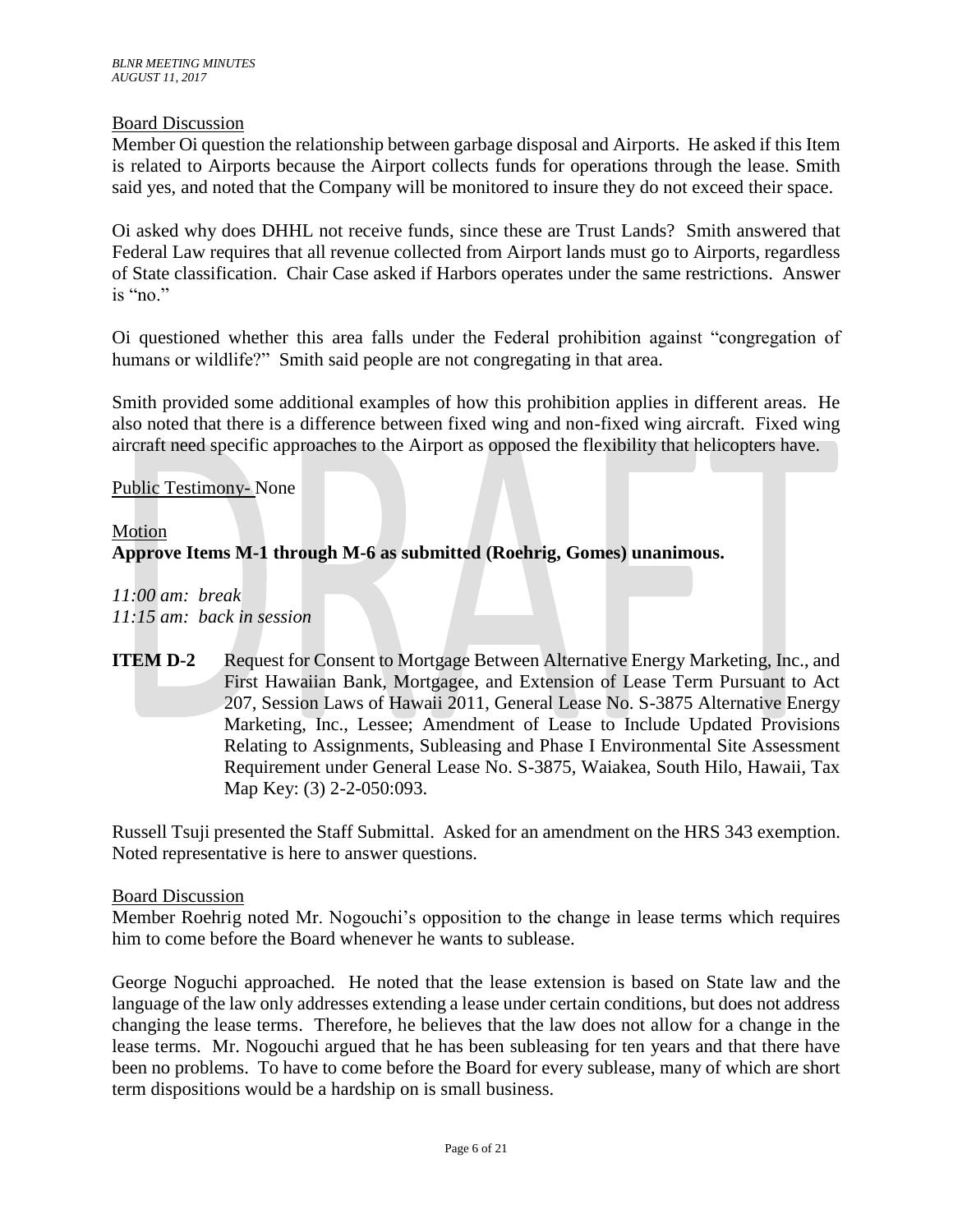.

Tsuji noted that Land Division is not coming before the Board for amendments to the lease, but only for the extension of the lease. The amendments are part of the new form lease. Chair Case asked if Land Division can write a provision that allows for short term dispositions? Tsuji said that auction leases do not allow amendments, but the Board can make the allowance in this Board meeting.

Mr. Nogouchi does not believe that his lease terms should be changed at all. He also argued that the Land Board process takes too long.

Roehrig asked what law allowed for a change in the lease terms. AG noted 171-36 (b) provides for the extension of lease terms. AG read pertinent passages. He believes that the law cited allows for changes in the lease terms.

Chair Case noted that she is reluctant to do something that is not consistent with other leases (i.e. taking out the sublease language). However, she would be willing to put in a condition defining allowable short-term dispositions.

Yuen noted that there are portions of the property that have long-term dispositions. Chair Case suggested deferring the item to review the subleases and bring them to the Board for approval. Yuen noted that the subleases are allowed by his current lease. However, he questioned the purposed for bringing subleases before the Board. Noted that this is a big change based on a tenyear extension. Tsuji noted that they are trying to be consistent across the Board. Chair Case clarified that the Board has already discussed the question of what kind of business is leasing the land. Is it a business of subleasing space?

Mr. Nogouchi had to leave. He noted that he does not believe the law allows for changes to his lease. Tsuji noted that the general standard lease terms have been approved by both the AG and Board. Chair Case suggested that the Board go into executive session over lunch. Chair Case moved to go into executive session over lunch/Yuen. Unanimous.

Maria Carnavale, DAR, presented Items F-2, F-3, F-5, F-6 AND F-7 submittals.

- **ITEM F-2** Request for Authorization and Approval to Issue a Papahānaumokuākea Marine National Monument Research Permit to Dr. Christopher Bird, Texas A&M University – Corpus Christi, and Dr. Robert Toonen, Hawaiʻi Institute of Marine Biology, University of Hawaiʻi, for Access to State Waters to Conduct Intertidal Biodiversity Survey Activities.
- **ITEM F-3** Request for Authorization and Approval to Issue a Papahānaumokuākea Marine National Monument Native Hawaiian Practices Permit to Kanoe'ulalani Morishige, Nā Maka o Papahānaumokuākea and University of Hawaiʻi, for Access to State Waters to use Traditional Ecological Knowledge to Examine Intertidal Ecosystems Activities.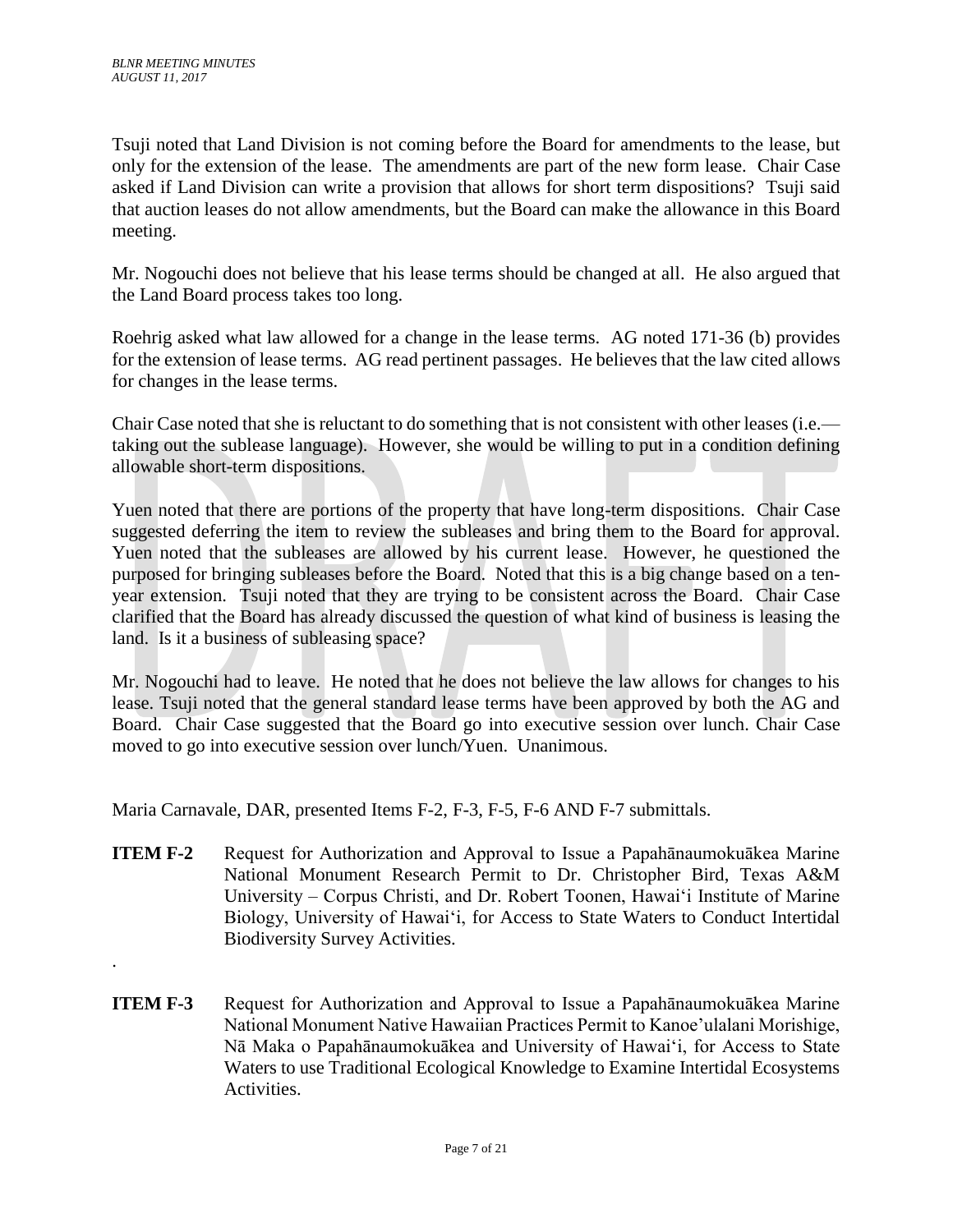Carnavale presented a video on the project. Noted the applicants are available for questions. There was a discussion of the overall project, both in the main Hawaiian Islands and in Papahanaumokuakea.

## Board Discussion

Member Oi asked about an area in Haena, kapu for opihi. Are you going to be able to assist the different islands with your expertise and the reproduction of opihi? Kanoe Morishige, UH Manoa, said they have been working with the Haena community to help them implement their rapid assessment in that area. We have been training communities on Hawaii island involving high school students. We run annual camps to try to understand their reproductive seasonality of opihi as well as the purple urchin. This is on going for people to see what is sustainable.

Member Gomes noted that these permits are reviewed annually. Would like to see a presentation on what has happened over the years, similar to the video that was shown, as well as a graphic presentation on what was learned. Asked that future submittals include some information about what has been learned. Both Member Oi and Chair Case noted that the Board has asked for this information in the past. *Carnavale said that they could do that in the fall.* 

Roehrig noted that there is a tension between Hawaiian gathering rights and the amount of opihi that can be taken. How can this cycle be broken so that we have opihi in the long term? Morishige noted that the non-profit that she belongs to (Na Maka o Papahanaumokuakea) holds camps to educate families about over-harvesting of resources. *Roehrig asked that Morishige present to the Keaukaha and Panaewa associations.*

Gomes noted that all of the islands have declining resources and concurrent loss of gathering rights. Morishige said they are trying to have smaller workshops across all islands.

## *Follow up items:*

- *Provide information on how many boats are going to Papahanaumokuakea.*
- *In the fall, do a presentation on what has been learned over the years by scientists who are accessing Papahanaumokuakea.*
- *Scientists to a presentation to the Keaukaha and Panaewa Hawaiian Homestead Associations about preserving declining ocean resources*.

## Public Testimony- None

## *Amendment:*

*That the Board declare that the actions which are anticipated to be undertaken under this permit will have little or no significant effect on the environment and is therefore exempt from the preparation of an environmental assessment.*

#### Motion

**Approve Items F-2 and F-3 as amended (Gomes, Oi) unanimous.**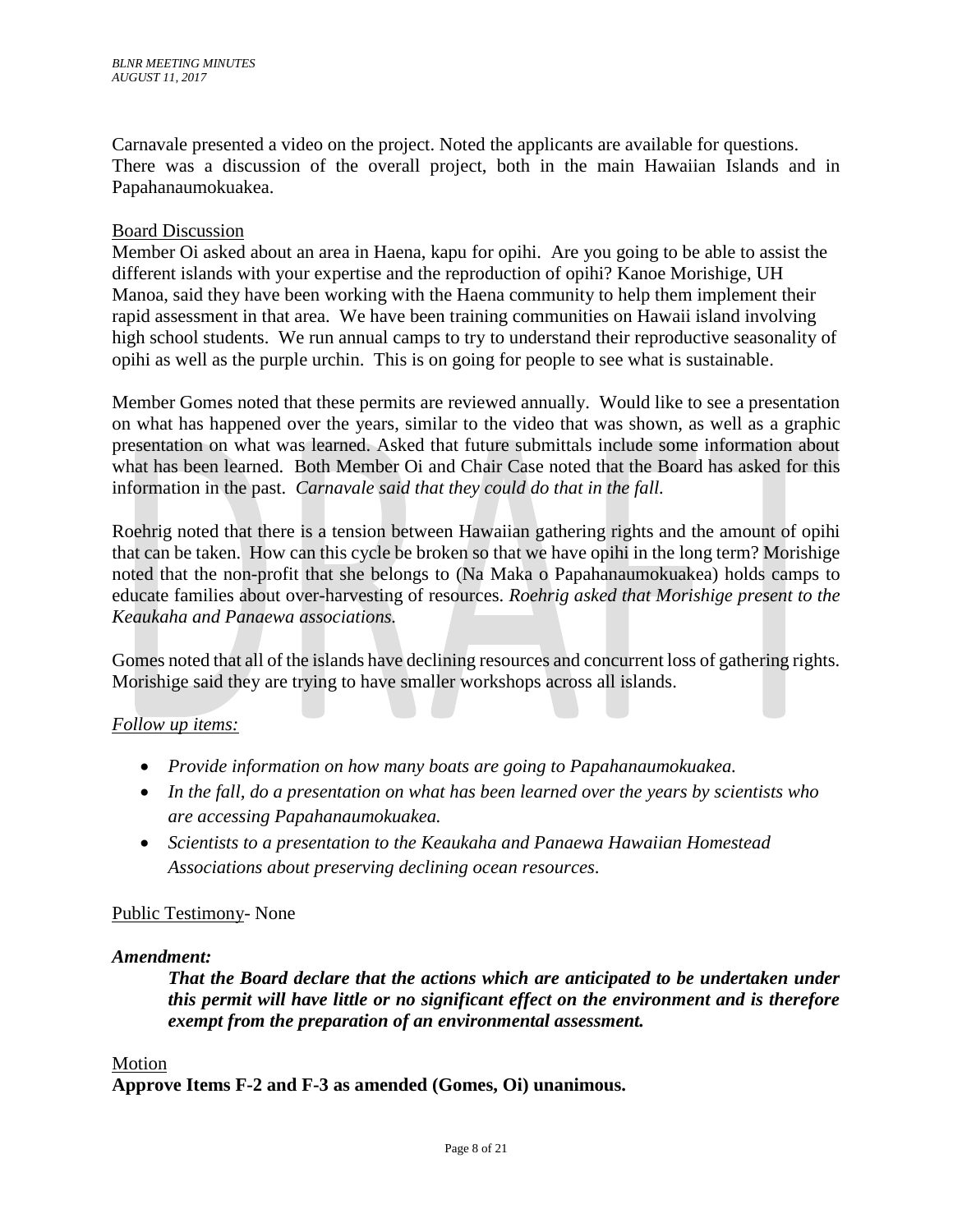**ITEM F-4** Request for Authorization and Approval to Issue a Papahānaumokuākea Marine National Monument Conservation and Management Permit to Commanding Officer Kurt Dreflak, National Oceanic and Atmospheric Administration (NOAA) Ship Ruben (Lasker), for Access to State Waters to Conduct Shipboard Support Activities.

Board Discussion-None

## Public Testimony-None

### *Amendment:*

*That the Board declare that the actions which are anticipated to be undertaken under this permit will have little or no significant effect on the environment and is therefore exempt from the preparation of an environmental assessment.*

### Motion

### **Approve as amended (Gomes, Oi) unanimous.**

**ITEM F-5** Request for Authorization and Approval to Issue a Papahānaumokuākea Marine National Monument Research Permit to Michelle Heupel, Australian Institute of Marine Science, for Access to State Waters to Conduct Research Activities to Characterize Elasmobranch Species Richness

Board Discussion-None

#### Public Testimony-None

### *Amendment:*

*That the Board declare that the actions which are anticipated to be undertaken under this permit will have little or no significant effect on the environment and is therefore exempt from the preparation of an environmental assessment.*

#### Motion

## **Approve as amended (Roehrig, Gomes) unanimous.**

**ITEM F-6** Request for Authorization and Approval to Issue a Papahānaumokuākea Marine National Monument Research Permit to Anke Kuegler, University of Hawai'i, for Access to State Waters to Characterize Humpback Whale Use and Population Status.

#### Board Discussion-None

## Public Testimony-None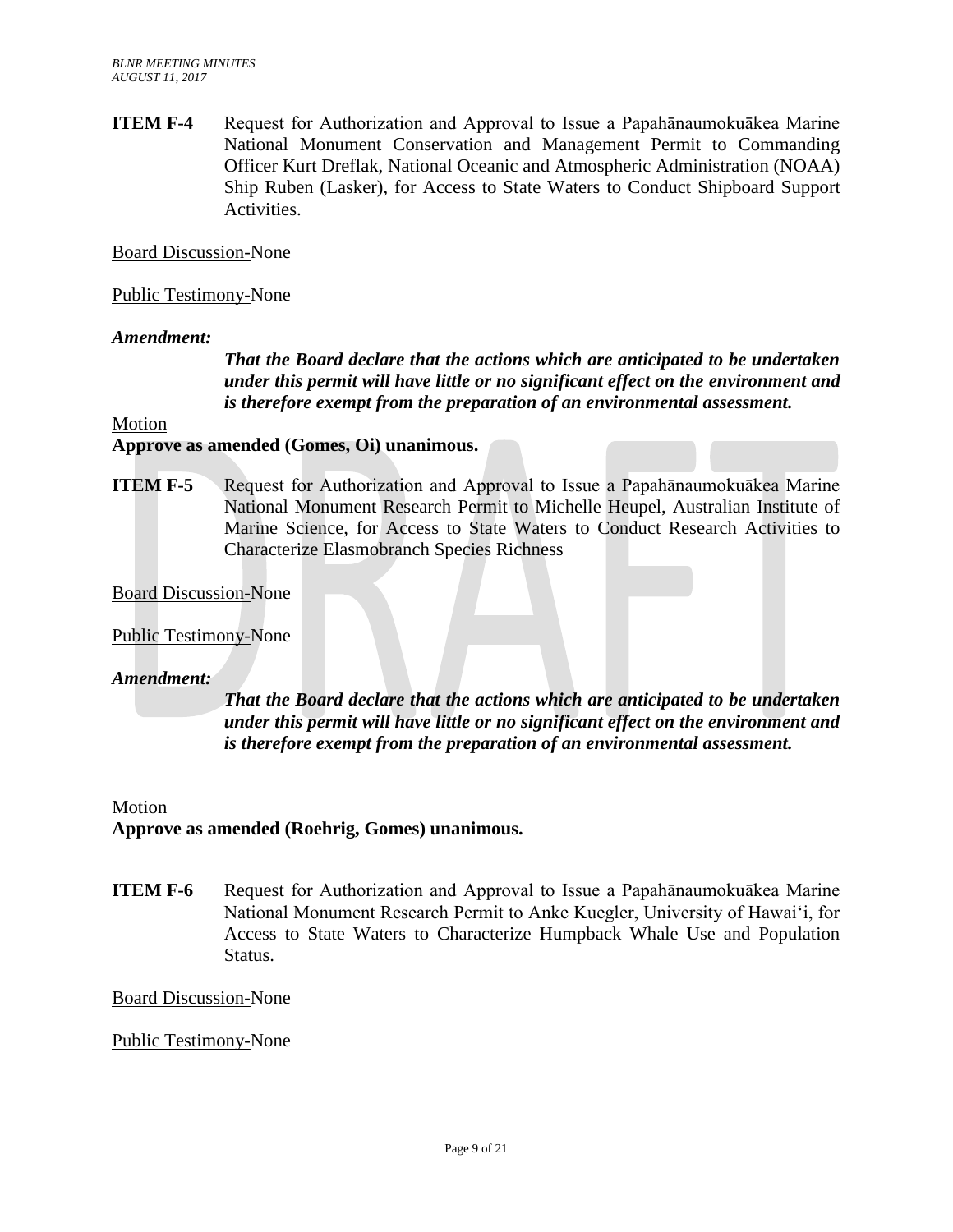## *Amendment:*

## *That the Board declare that the actions which are anticipated to be undertaken under this permit will have little or no significant effect on the environment and is therefore exempt from the preparation of an environmental assessment.*

## Motion **Approve as amended (Gomes, Oi) unanimous.**

**ITEM F-7** Request for Authorization and Approval to Issue a Papahānaumokuākea Marine National Monument Education Permit to Mr. Nathan Eagle, Honolulu Civil Beat, for Access to State Waters to Provide Online Content Related to PMNM.

Carnavale presented the staff recommendation

#### Board Discussion

Member Yuen noted that media access to Papahanaumokuakea should not depend on whether or not the article will be positive. There is processes to follow and as long as its followed the slant of the article should not matter for the approval. Yuen was concerned that the submittal noted that the purpose was to highlight positive accomplishments. Also clarified that DLNR does not get a preview of the story (in reference to a clause in submittal).

Carnavale clarified that the clause was put in after a discussion with member Member Downing to ensure the research is shared. She also noted that photos can be used for management purposes. Yuen noted that he had some first amendment concerns as to how this applied to news coverage. However, he does not believe this is the intent of the clauses. Carnavale concurred.

#### Public Testimony-None

#### Motion

## **Approved as submitted (Oi, Gomes) unanimous.**

**ITEM K-1** Conservation District Use Application (CDUA) HA-3793 to Construct a Single-Family Residence and Associated Improvements by William Meurer Located at 'Opihikao, Puna, Island of Hawai'i, Tax Map Key: (3) 1-3-004:008.

Kimberly (Tiger) Mills, OCCL, presented the staff report.

## Board Discussion

Member Yuen asked if there or is there is not a trail either on or adjacent to the property? Also, how to address public access on the property. He noted that there is a 1929 map with trail leading from mauka to the sea, but is not sure where the property is in relation to the trail. He noted that the 1929 map is not a part of the submittal. The EIS shows a mauka-makai trail on Kalapana side of property. Also shows a canoe landing on Kalapana side of property. Violet Makuakane said in the Cultural Impact Assessment (CIA) there was a trail to the canoe landing, but she located it on the northeast (Pohoiki) side of the property near the stone walls. Canoe landing no longer exists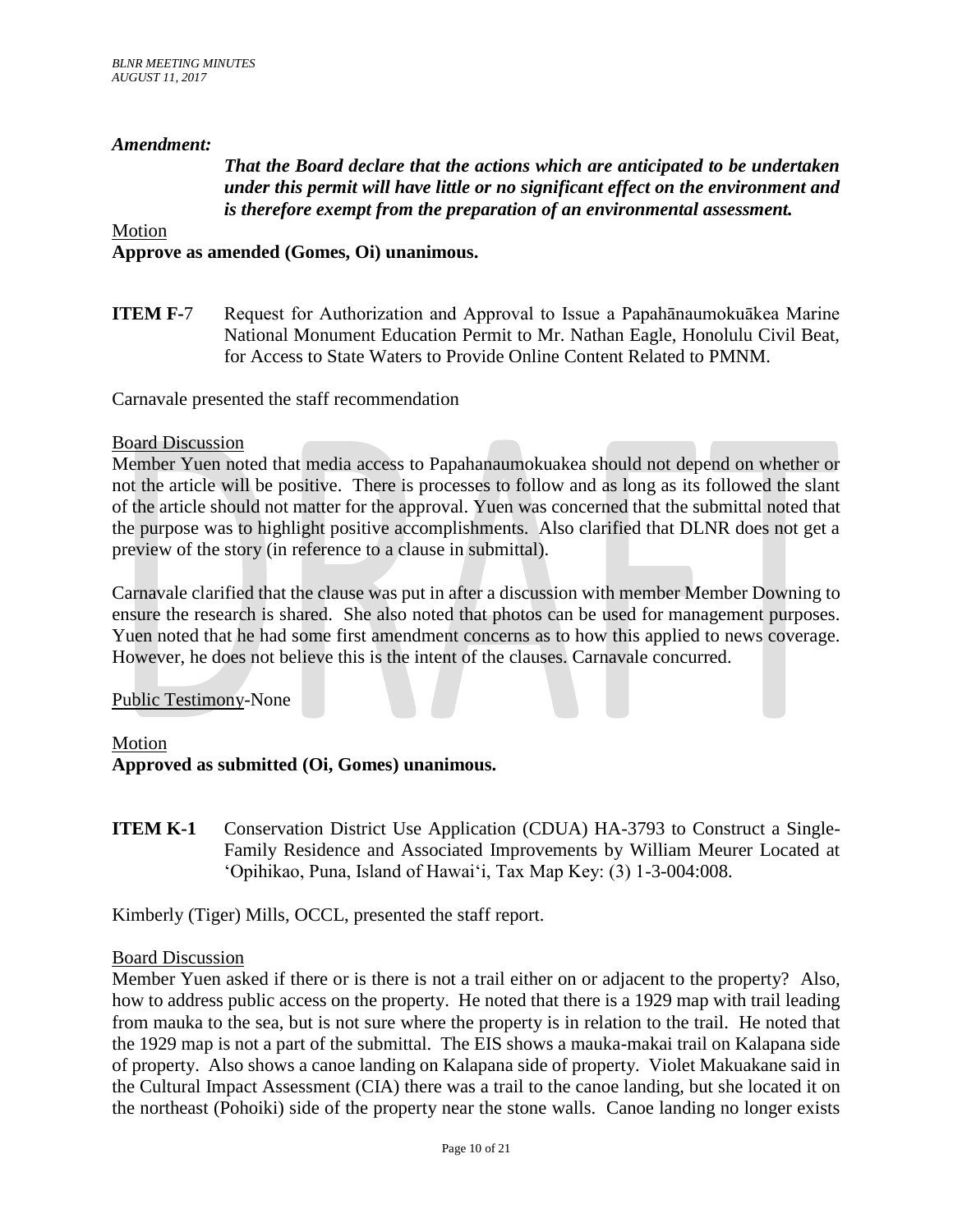Yuen said, he is not sure he agrees with Na Ala Hele's conclusion that because they cannot find a map earlier than 1929, the cannot say this is a government trail. He believes if the trail was to the canoe landing it is likely to predate the 1890 cutoff date even if there is no map earlier than 1929.

Noted that the public accesses tidepools by going through other public properties. Frontage along property does not seem to be as popular. Concerned that if informal access is terminated there may need to be a public access put in on this property. Thinks that this needs to be discussed with the landowner because he is concerned that access issues need to be identified and clarified prior to the approval of this submittal.

Member Roehrig note that some of the conditions need to run with the land in perpetuity. I.e. – numbers 22, 23, 25, 27, 29. Member Yuen noted that condition 5 requires that the permit be recorded. After that, subsequent landowners are tied to the conditions of the permit. Tiger confirmed that the permit is recorded and the permit runs with the land (not with the owner).

Mr. James Leonard (agent) and Mr. William Meurer were called before the Board. Yuen asked what they thought about the trail to the canoe landing. Leonard noted that Ms. Makuakane describes the trail to the canoe landing in various ways throughout her testimony in the CIA. It is not clear from her statements where the canoe landing trail is, or if its connected to the maukamakai trail. Leonard noted that the canoe landing was used as recently as modern times when people would back their trucks up to the canoe landing. There was just enough room to do that.

Meurer presented a flood map that showed where it was more likely for canoes to land. Roehrig clarified that Meurer is suggesting that the canoe landing was on the flat land on Meurer property and beyond. Yuen asked if the owners would be okay with the following two conditions:

*1. State is not waiving any claim that there might be a trail on the property by granting the permit.*

*2. State could bring back permit for an amendment that could impose a public pedestrian access across southwest boundary of property.* 

Leonard noted that the current public access allows for vehicular access. It is a level area that allows for cars to park. Such access is not available on Meurer's property.

Chair Case expressed concerned that the second condition is problematic. Seems to go beyond a normal permit requirement and is a large condition to attach at the last minute.

Meuer explained that there is a part of his property that they have maintained as walkway. However, people are pulling off the road and going down to the tidepools (Pohoiki Kai) across a different private property. (perhaps we need a map to be included with these minutes). There was a discussion of where a trail was while looking at a map.

Yuen would be okay with this submittal if condition 1 is included. Roehrig suggested there be a security person on the road while the property is under construction. Yuen suggested an amendment: By approving this permit the State does not waive any claim that there may be a trail across the property. Meuer acknowledged the condition and is okay with it.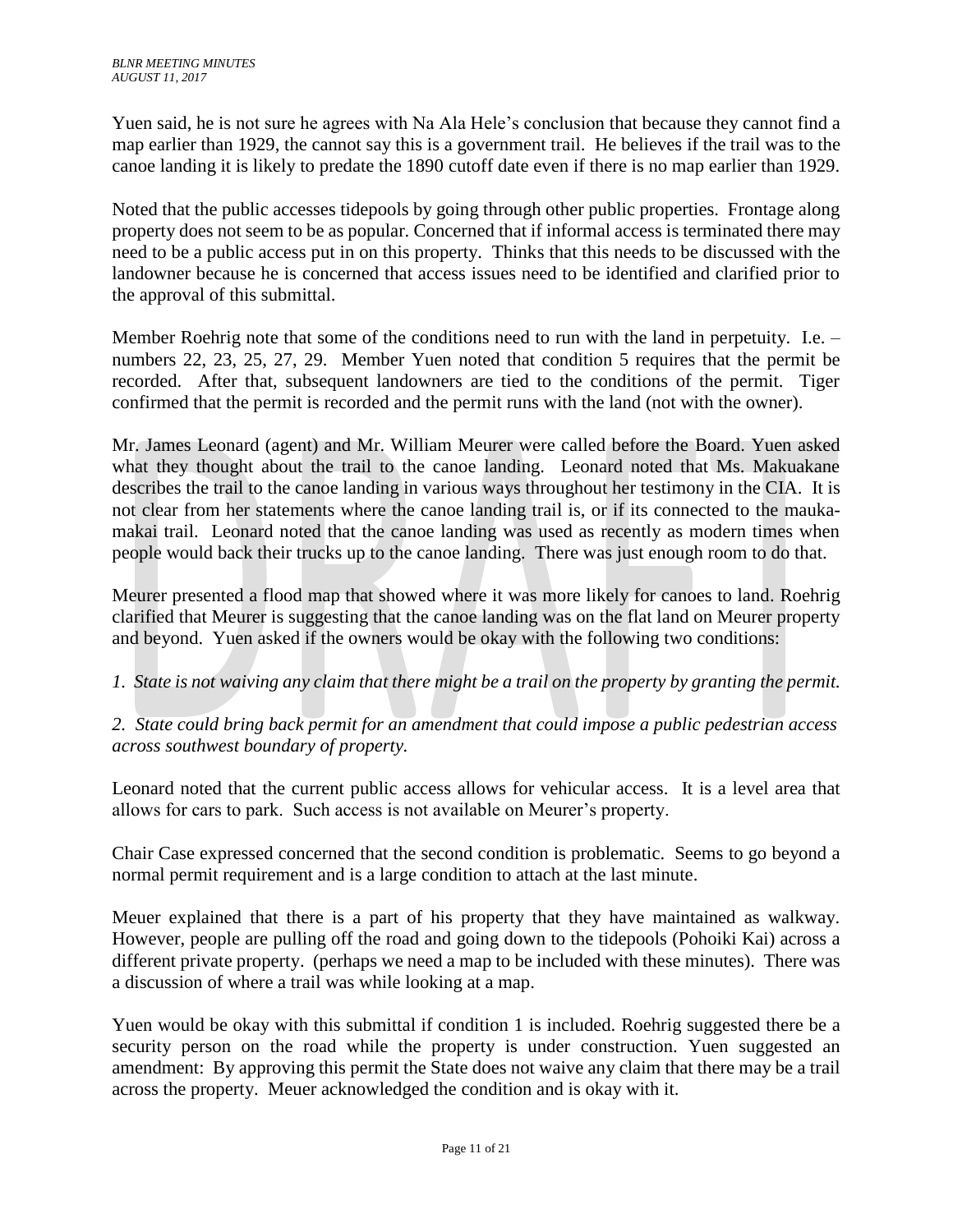## Public Testimony- None

## *Amendment:*

*The State does not waive any claim that there may be a trail across the property.*

Motion

## **Approved as amended (Yuen, Roehrig) unanimous**.

**ITEM D-7** Grant of Two (2) Perpetual, Non-Exclusive Easements to Hawaiian Electric Company, Inc. and Oceanic Time Warner Cable LLC for Utility Purposes, Issuance of Right-of-Entry Permit; Moanalua, Honolulu, Oʻahu, Tax Map Key: (1) 1-1-003: portions of 003, 205, and 212, and (1) 1-2-021: portions of 035, 036, and 037, and portion of Kalihi Stream.

Russell Tsuji, Land Division, presented the staff submittal

### Board Discussion

Member Roehrig asked to whom the cost is passed? A HECO rep said HECO will pass the \$500 cost to Mr. Kurisu, who is the developer.

Public Testimony-None

## Motion **Approved as submitted (Roehrig, Oi) unanimous**.

**ITEM D-9** Rescind Prior Board Actions of April 15, 1966, Item F-41, Request for Immediate Right-of-Entry and Related Perpetual Non-Exclusive Easements for Pole Lines and for Petition to Land Court for Designation of Easements, Hālawa, Oʻahu; and June 16, 1967, Item F-27, Request to Amend Previous Board Action Covering Application of Hawaiian Electric Company, Inc., Island of Oʻahu.

Russell Tsuji presented the staff submittal.

Board Discussion-None

Public Testimony-None

Motion **Approved as submitted (Roehrig, Oi) unanimous**.

*1:19 pm Lunch break 2:15 pm. Back in Session*

*Item D-2 Follow up with clarification after Executive Session*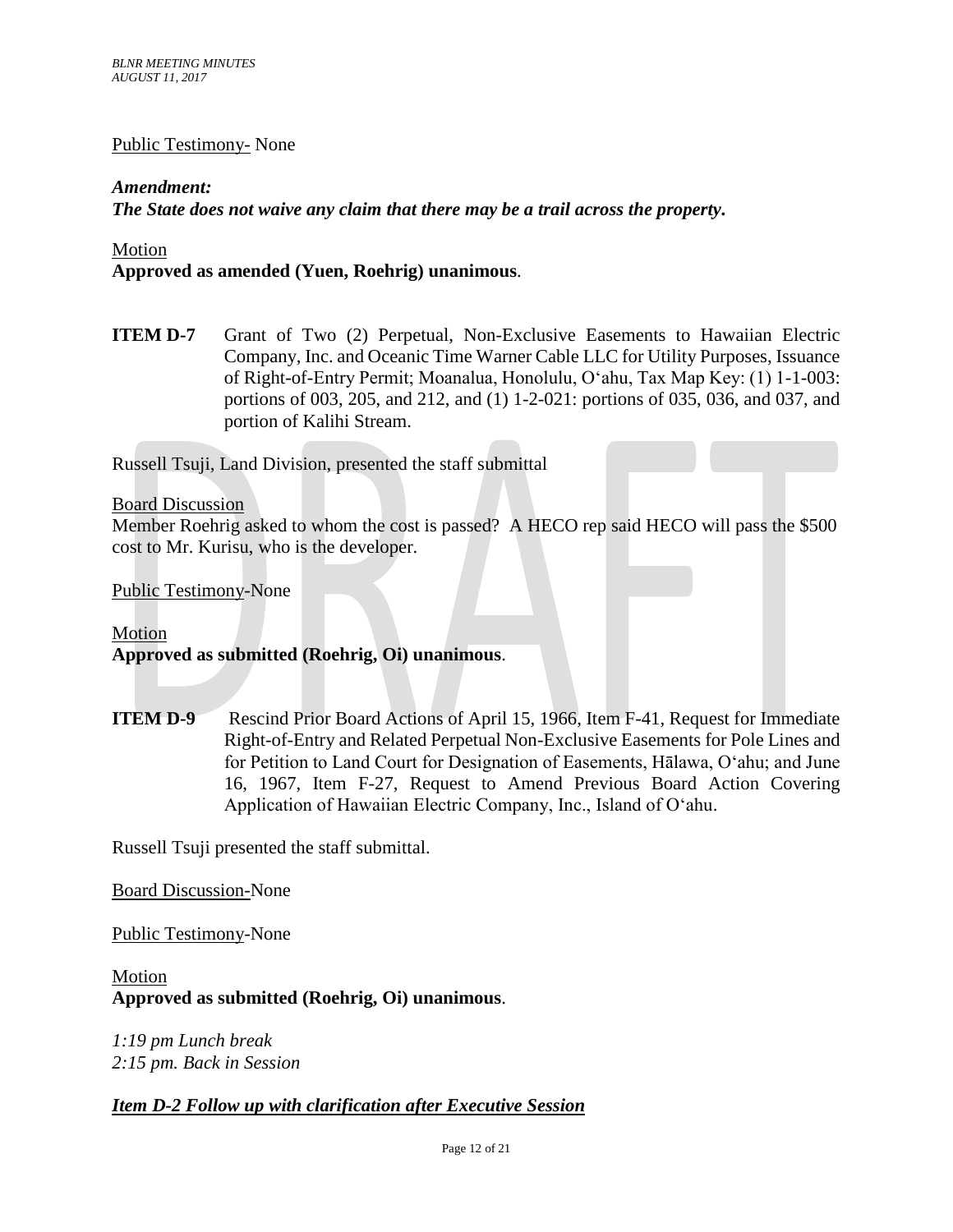Member Yuen made a motion to approve with an amendment. There is a clause in there to update the lease to the most current form. Amend the section regarding provisions for subleasing. This individual had an unusual lease that permitted engaging in subletting at the very outset of the lease and has made that is business, I do not think it is appropriate in the context of a lease extension which he is otherwise entitled by law by virtue of making these investments to work what would be a basic change to the nature of his business by prohibiting that without Board consent.

## Public Testimony-None

## *Amendment*:

*The Board amended the recommendation section by amending recommendation no. 3 by deleting or disapproving any update to the existing subleasing provision. The Board also added a new recommendation no. 4 to read:*

*4. Declare that, after considering the potential effects of the proposed extension of lease*  in accordance with Chapter 343, HRS, and Chapter 11-200, HAR, this project will *probably have minimal or no significant effect on the environment and therefore exempt from preparation of an environmental assessment.*

## Motion

## **Approved as amended (Yuen, Roehrig) unanimous.**

**ITEM J-1** Authorize Public Auction of a Lease for a Boat/Trailer Storage Facility and Parking Purposes. Situated at Honokōhau Small Boat Harbor, North Kona, Island of Hawai'i, Hawai'i, Tax Map Key: (3) 7-4- 008:003 (Portion).

Dana Yoshimura, DOBOR, presented the staff submittal.

## Board Discussion

Member Oi noted that when you go out for public auction you have a copy of the lease document you have to have a map. Who is going to provide the map? Yoshimura said they will do some preliminary planning hire a consultant and they will prepare a preliminary subdivision map that needs to be approved by DAG's survey.

Member Roehrig said in a letter from Kona Marine, the first paragraph states that when GKM purchased the assets from Gentry properties, the Boat Park was included, is that statement correct? Yoshimura replied he does not know what the transaction entailed. The transfer of the lease from Gentry to GKM was approved by the Board in 2003. Roehrig said in the letter, they stated that they were assured by the DLNR department head at the time, that we would be able to get a longterm lease of the vessel storage parking area known as the Boat Park. Is there any kind of memo in the file from the department head that says they would be allowed to get a long-term lease for the vessel parking area? Yoshimura said, personally he has not seen a document that makes that commitment. Roehrig asked if Yoshimura read the file. He said yes.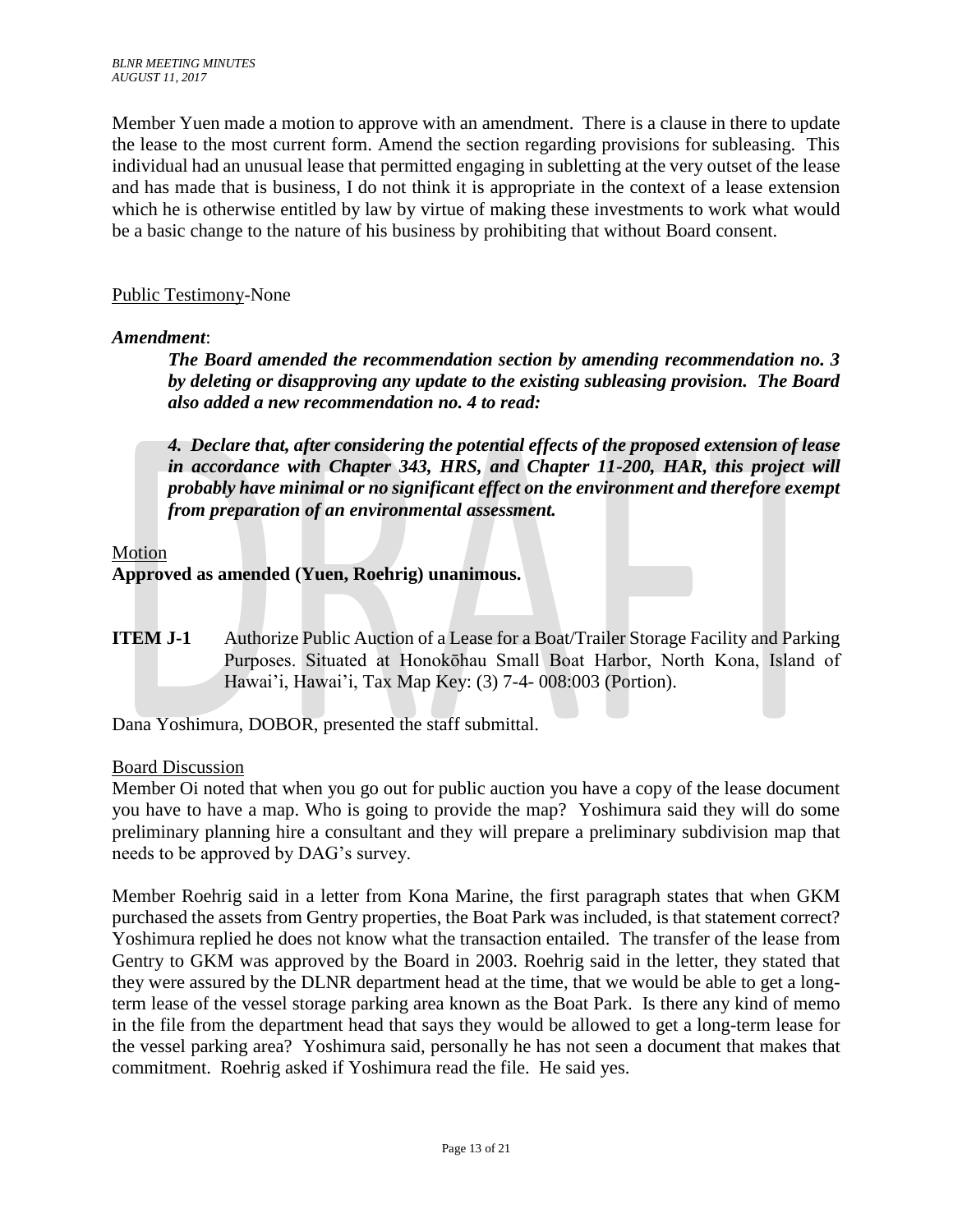Yoshimura said, it was the intent and hoped to offer a long-term disposition. But, the department head is not authorized to make that commitment in writing, it has to come from the Board. We consulted with the AG concerning the possibility to do so. The AG's office advised that a direct negotiation was not appropriate in this particular case. Roehrig said, the next paragraph in the letter says GKM, Inc. continued to develop the business at its own expense. They built the Boat Park because of public demand for storage of larger boats on trailers. After operating the stack storage it became clear the boaters wanted to store and launch larger vessels. It goes on to describe that. Finally, they say that they have over \$300,000, in receivables that they will not be able to collect if GKM, Inc. loses control of the boat park. Based on what I see here, someone from DOBOR gave GKM assurances of some nature to GKM and in reliance of that, they have expanded the business.

## Public Testimony

Tina Pretttyman, General Manager, GKM Inc. in opposition of a public auction for the lease and the boat trailer park. GKM has been diligent in paying their bills and being good tenants. We have been there a long time, we developed the business. We purchased the assets from Gentry Properties, including the boat park. The boat park was raw land and put out to bid on a 5-year lease in 1994. We asked multiple times for an extension of that existing lease, but were on able to get a RP. The boat park was never intended to compete with GKM, it was meant to work in conjunction with the haul out facility. There are numerous uses, if it was to go forward it would become a competing facility.

There are over 250 boats in the harbor and only 50% use the facility for haul-out. That is not enough to support the facility. In 2012, we were able to obtain an additional 3-acres for more storage on an RP. We invested time and resources in an EA, botany, archeology, and boundary survey, in trying to get through the State and County permitting. In the end, we were only able to utilize just under an acre as it became unreasonable to spend more time and resources on a 30-day permit.

Prettyman went on to say that GKM, they don't know if any other operator can operate and pay the rents that they do. If DOBOR thinks they can operate on 50%, they should take it back and operate it. Maybe we can avoid a "Honeybee" type situation.

The submittal as written includes improvements not owned by DLNR-DOBOR, and upon termination or revocation of our RP. Chair Case asked what types of improvements? Prettyman replied, fences, gates, poles, gravel. Chair Case said that they are fixtures that are fixed to the land. Prettyman referred to the RP, #5 in the permit. It says the permittee is required to remove any improvement in item #6. Roehrig asked how much is the value of the improvements. Prettyman said, she did not have that information in front of her. Roehrig asked for a reasonable estimate, Prettyman said, close to half-a-million dollars over the course of 15-years, just on the boat park. Chair Case asked if it was paved? Prettyman said we brought in gravel to level it so trailers do not pop their tires and other safety concerns.

Member Gomes asked brought in the gravel. Prettyman said they hired a contractor. Gomes then asked, could bid on this when it comes out to public auction? Prettyman replied, we could. But not the way it is written we probably would not. We would not be able to operate it, with only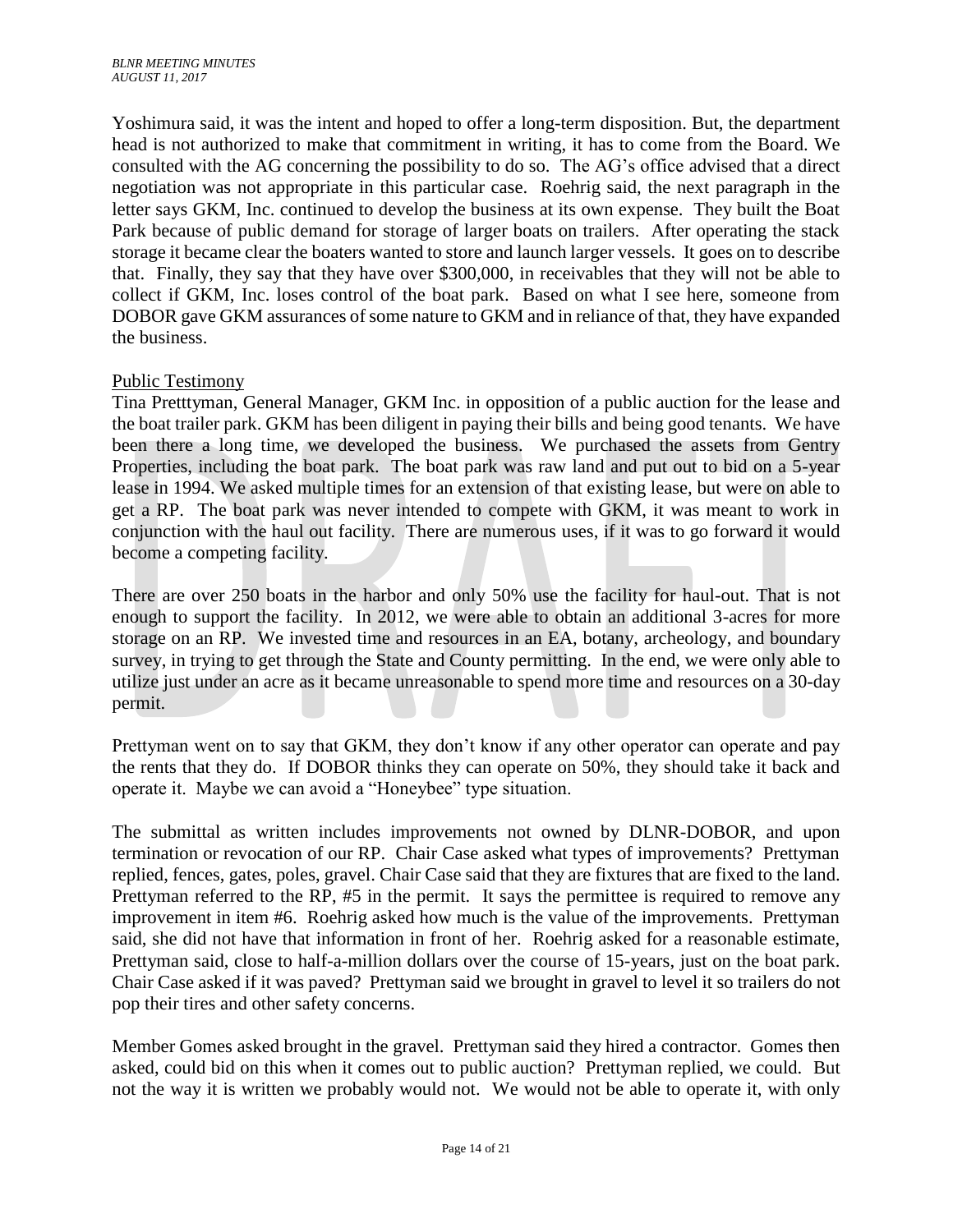50% of our gross revenue. We could not pay for security, administrative costs of handling the boats going in and out, it is too great to bear. Roehrig asked what would be reasonable? Prettyman said 15%. Chair Case asked if that what an auction does to set the market price? Prettyman asked if there was an appraisal that the process went through? I noticed in January, they submitted an appraisal but our RP was not included, there are 4-others in the area that were included. There is no idea what fair market value would be. I called the appraiser to find out why we were left off, especially since this is going out to bid.

Member Yuen, said your security, administrative costs are high and would include 50% of gross revenues. Then you suggested 15%. You are currently paying \$7,300/RP, if that represents 15% of your gross revenues, that would imply your gross revenues to be about \$50,000/month. Prettyman said it is a little less than that. You have a site that is fenced/graveled, my understanding is that there is no one at the gate full-time. Prettyman said, the gate requires a lot of maintenance and electricity, we have a security guard at night and 2 people who monitor the boat park, besides the other things they do in between. There are people who do maintenance in the park, clearing the weeds, repairing the poles that people hit. Yuen said if somebody continued this business and grossed close to \$50,000/month, bid the upset 50% and let us say it turns out to be more than the appraised fair market value, that would leave \$25,000/month. Would you say your operating expenses were more than \$25,000/month? Prettyman said it is very significant administratively. Yuen said you have \$300,000 in receivables that you said you would not be able to collect if you could not continue to have tenure on the boat facility. Prettyman felt that once the public learns that it could potentially go out to bid and GKM might not win the bid, their mind-set might be why pay?

Chair Case said the term receivable means they owe it now, since it is an RP that means it is for rent already accrued. Prettyman said, accrued on some of the stuff that has be there for a little bit, that people have not paid on. We have judgements against boats but that does not remove the boat from our facility. We have legal costs associated as well trying to remove the boat from our facility. Yuen, asked about liens on the boats. Prettyman said they used to be able to do it through DLNR, but they no longer do that.

Roehrig asked what kind of assurances were you given about getting this lease. Prettyman said it was explained to her that there were several conversations between Gary Lambert and Mason Young initially who was an interim department head at the time. The intention was always to extend the original lease as we had put investment in. Prettyman said she could not elaborate more because she was not there. If Gary Lambert was here, I am sure he could recant the conversations.

Yuen said the lease ran from 1994 to 1998, it was issued under a public auction. I don't believe there was any law at the time that said you could not extend the lease. To be re-issued as a lease it would have to be put out to public auction unless it qualified as a negotiated direct lease. The AG's office looked at it and said we do not see how this negotiated lease furthers competition. Listening to the testimony I do not see that it reinforces the idea of why giving a negotiated lease to an existing business that has an RP, how that would further competition in the area. We have a choice of a RP or a lease. We do not want to keep it on a RP forever.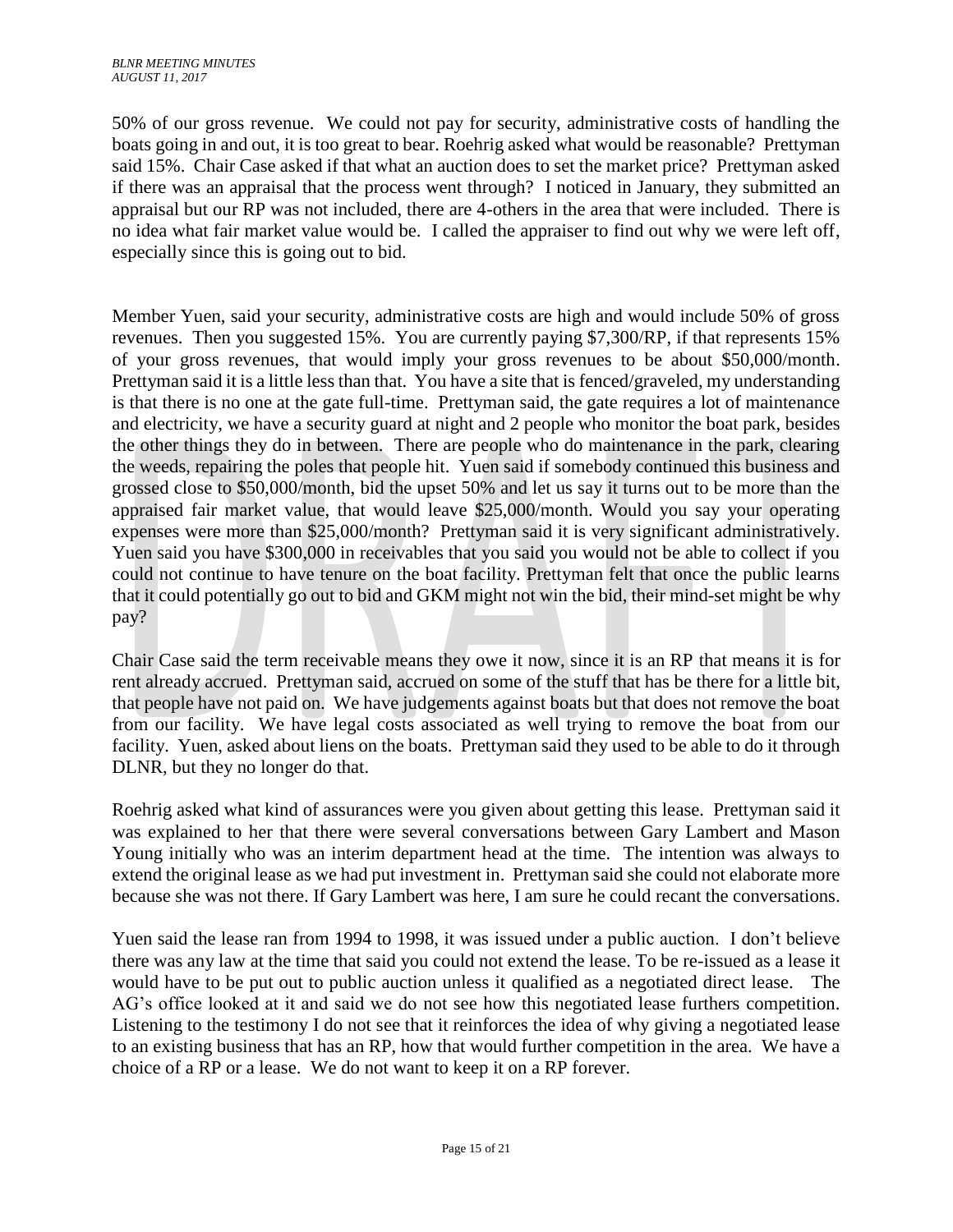Roehrig said his concern is that if DLNR staff, whoever it was, rightly or wrongly, gave assurances to GKM, about the future of their leasehold relationship with us and their reliance on that they did certain things and spent a certain amount of money. If we went to court, the issue raised before the Judge as an equable remedy whether or not the Leasee is entitled to equable damages or rescission, or reformation of the relationship as a consequence of those assurances. I am not sure whether or not GKM's statements made by Prettyman justifiable for the expenditures that they made after January 2003 till today.

Yuen said GKM has been under an RP for 14-years and felt it should be enough time to recover any investments made. People say things and hear things. The most a director under the law could do is they said will bring this to the Board for a direct lease. The director cannot say you are going to get a direct lease. Apparently, that was the intention at the time. But they have been advised not to. Prettyman said in 2012, they were offered 3-acres, we were extended on RP to facilitate the needs to accommodate more vessels on trailers. We had to spend a significant amount of resources. We went from 6-acres to 9-acres.

Roehrig asked Yoshimura to confirm it was 9-acres that are going out to public acres. Yoshimura said yes. Roehrig asked Prettyman if she was ever present when Mr. Underwood or anybody else, specifically said we are going to bring a negotiated lease to the Board? She replied she never heard that. Roehrig then asked what reasonable basis do you have to believe you were going to get the lease? Prettyman said other conversations that Gary had prior with department heads. Roehrig asked did Gary tell that to you? She said yes. Roehrig asked if anyone from DOBOR or Harbors tell you that? She replied, no.

Member Oi, regarding the old lease did it stipulate who would get all the improvements? Prettyman said she would have to go back and look. I just looked at the RP. Oi asked Yoshimura did he know? He said he did not know that lease specifically. Oi said, when he was at land division, all improvements belonged to the State. How was the lease written? Yoshimura said he would have to go back and look

Roehrig asked under the RP, you are required to remove all the improvements, how much is that going to cost who is going to pay for it? Yuen said, the State can waive that cost to the extent the State wants it. There is this law regarding fixtures, the general rule, anything affixed to the ground the tenant does not have the right to remove. Prettyman said in the RP states that they have to remove it. It needs to be reviewed.

Oi said under a RP the tenant can remove improvements, under a lease it stays with the State.

Yuen noted that the boat park was not reappraised because DOBOR had other plans for it and continued it under an RP. GKM is paying \$7,300/month, the per foot lease rent is 40% of what you are paying under GKM lease re-opening in 2016. If you applied the same to the boat park facility it would be \$18,000/month. Prettyman said the uses are different. Yuen said RP's in the area are paying way more.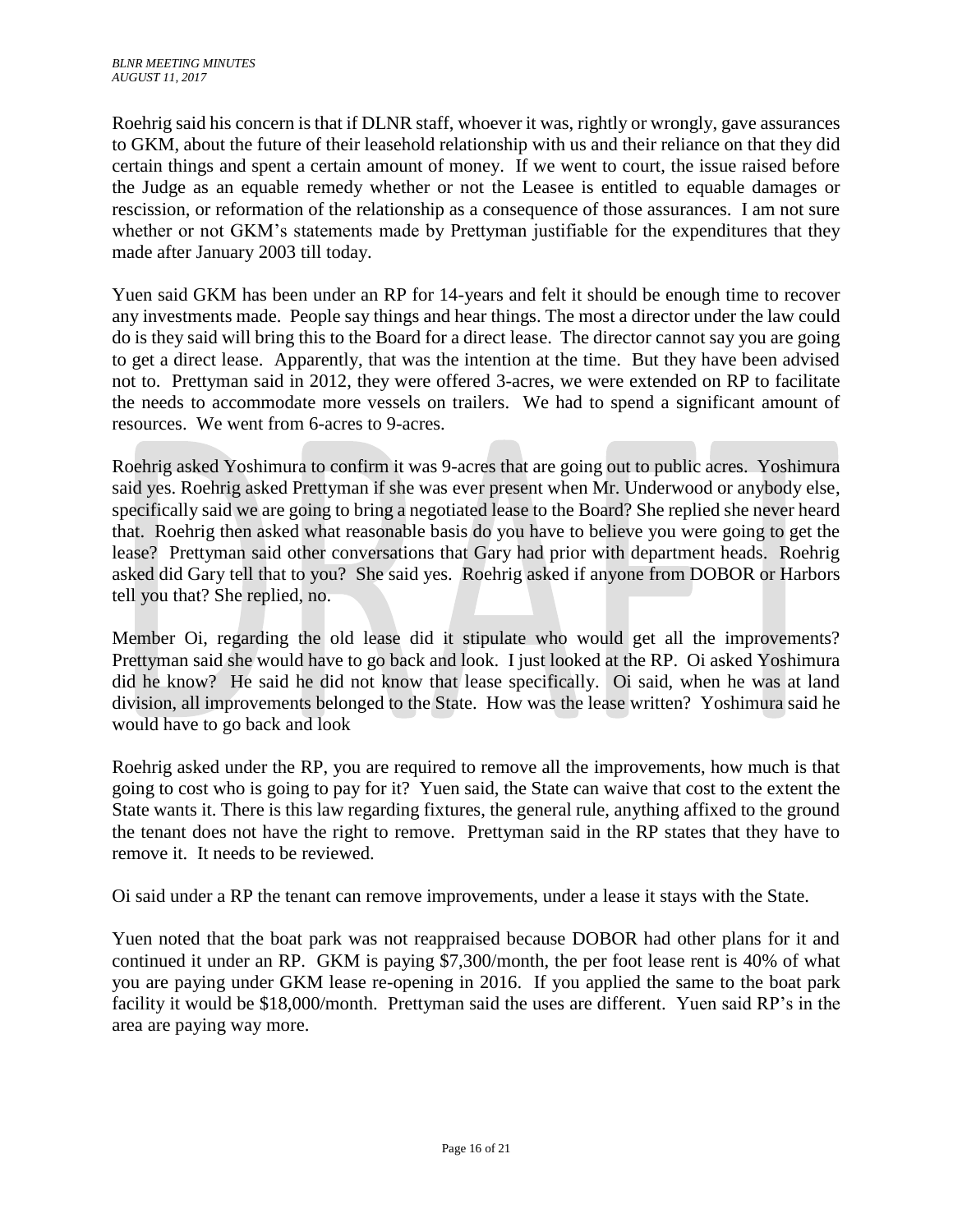Yuen said this is not in keeping with our policy of converting RP's to leases for fair access issue and fair market value issue. GKM can bid on the auction if nobody bids on it, DOBOR will bring it back to the Board, or they can overbid.

Roehrig commented that Prettyman should get a lawyer to assist in this process.

Yuen made a motion to approve staff recommendation with two amendments. First, that DLNR-DOBOR cooperate with the holder of the current RP to the extent permitted by law for the collection of rent in the event they are not the successful party obtaining the long-term lease. By providing information that can be released to them. The second, relates to the improvements per the RP; any major improvements including but not limited to buildings and fences erected on the premises by the permittee, shall remain the property of permittee and permittee shall have the right prior to the termination or revocation of this permit or within an additional period the Board's in its discretion may allow removal of the improvements from the premises, provided the permittee fails to remove the improvements, the Board may elect to retain the improvements.

Chair Case clarified that to the extent the fence was there including repairs to it, the fence that was constructed under the terms lease belongs to the State. To the extent under the RP, the additional fence you have a right to retain it up the term of the RP.

Mediation between Member Downing and Member Roehrig. Chair Case suggested to wait until there is a dispute about ownership to require mitigation, because the submittal is to put the property out to public auction.

Chair Case called the motion and noted that the suggestion to go to mediation is a good one, at the right time. Member Yuen requested that an amendment be added that requires DOBOR and GKM meet face to face to discuss how to treat them fairly if they do not win the lease at public auction.

Member Oi opposed. All else voted Aye. Member Oi noted that GKM has some time to communicate their position to DOBOR if they lose the lease.

## *Amendment:*

*DOBOR and GKM meet face to face to discuss how to treat them fairly if they do not win the lease at public auction.*

## **Motion**

**Approved as amended (Chair Case, Gomes) Roehrig opposed. All others voted Aye.** 

**Item J-2** Repair of Existing Loading Platform Structure; Reimburse Applicant for Costs to Repair Existing Loading Platform Structure; And Declare Project Exempt from Requirements of Chapter 343, HRS, And Title 11, Chapter 200, Hawaii Administrative Rules for Maka Kai Charters, Inc., Slip No. 99, Māʻalaea Small Boat Harbor, Island of Maui, Hawaiʻi.

Ed Underwood, DOBOR, presented the staff submittal.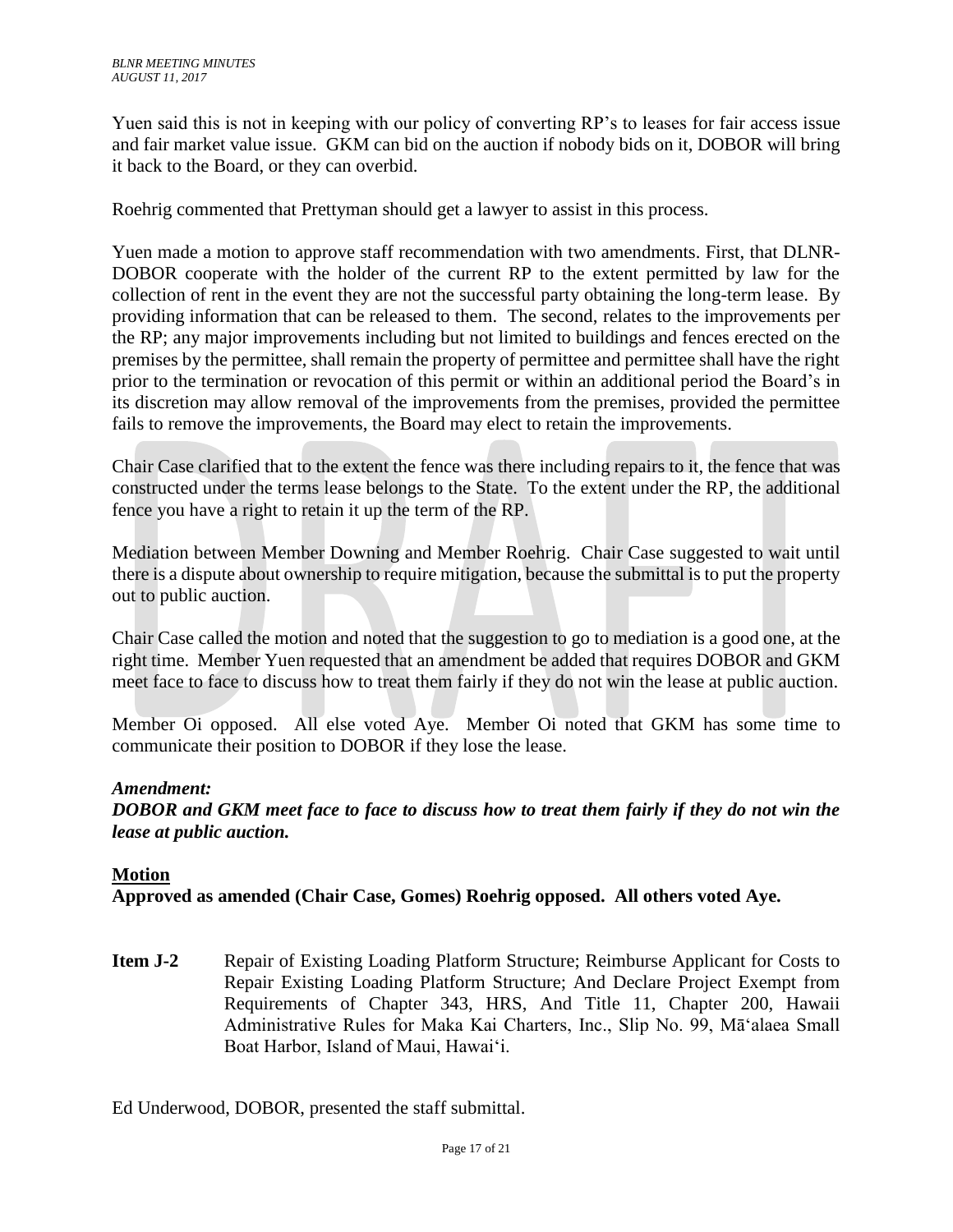## Board Discussion

Member Gomes asked who made the moorings and how long ago? Gomes noted that the pipe is corroded and he had noted that to DOBOR. In response DOBOR had put a sleeve around it, however Gomes still questions the integrity of the concrete within the sleeves. He also asked about cost of repairs. Underwood said the quote was \$35,000. Gomes believes the quote is too low, and he believes that the Coons should be required to get a performance bond so the state is not required to pay if they cannot finish the job.

Member Yuen asked if Maka Kai Charters has to pay prevailing wage? AG asked if he could have time to look up response. Yuen noted that there are Broad laws regarding prevailing wage if construction is done on State property. In addition, there may be laws requiring using licensed contractors, bonding and other requirements. This may drive up cost of project.

Member Roehrig raised the issue of whether DOBOR can use non-union labor to fix the pier, even if it is the current lessees doing the work? Underwood noted that 200-19 HRS that discusses private financing of harbor improvements. Chair Case suggested that this item be deferred so that this issue can be discussed with AG.

Roehrig noted that it needs to be clear that the pier is State land and even if the lessee makes improvements, the pier does not belong to them.

Public Testimony-None

## Motion **Defer (Yuen, Oi) Unanimous.**

**ITEM F-1** Minor Repairs and Improvements to an Existing Boat Slip and Platform Structure; and Declare the Project Exempt from the Requirements of Chapter 343, HRS, and Title 11, Chapter 200, Hawaii Administrative Rules for NOAA Office of National Marine Sanctuaries at Māʻalaea Small Boat Harbor, Maui, Hawaiʻi.

Alton Miyasaka, DAR, presented the staff submittal.

#### Board Discussion

Member Gomes asked if they were going to fix the beams? Miyasaki said they were only improving the top. Gomes thought they should fix the beams. Miyasaka said there is not enough money. Gomes asked if the lighting and cameras would be repaired. Answer is yes.

Member Roehrig asked if they were going to sublease the stall? He wanted to be clear that the State owns the stall. Miyasaka confirmed that the State owns the stall.

Public Testimony-None

Motion **Approved as submitted (Downing, Gomes)**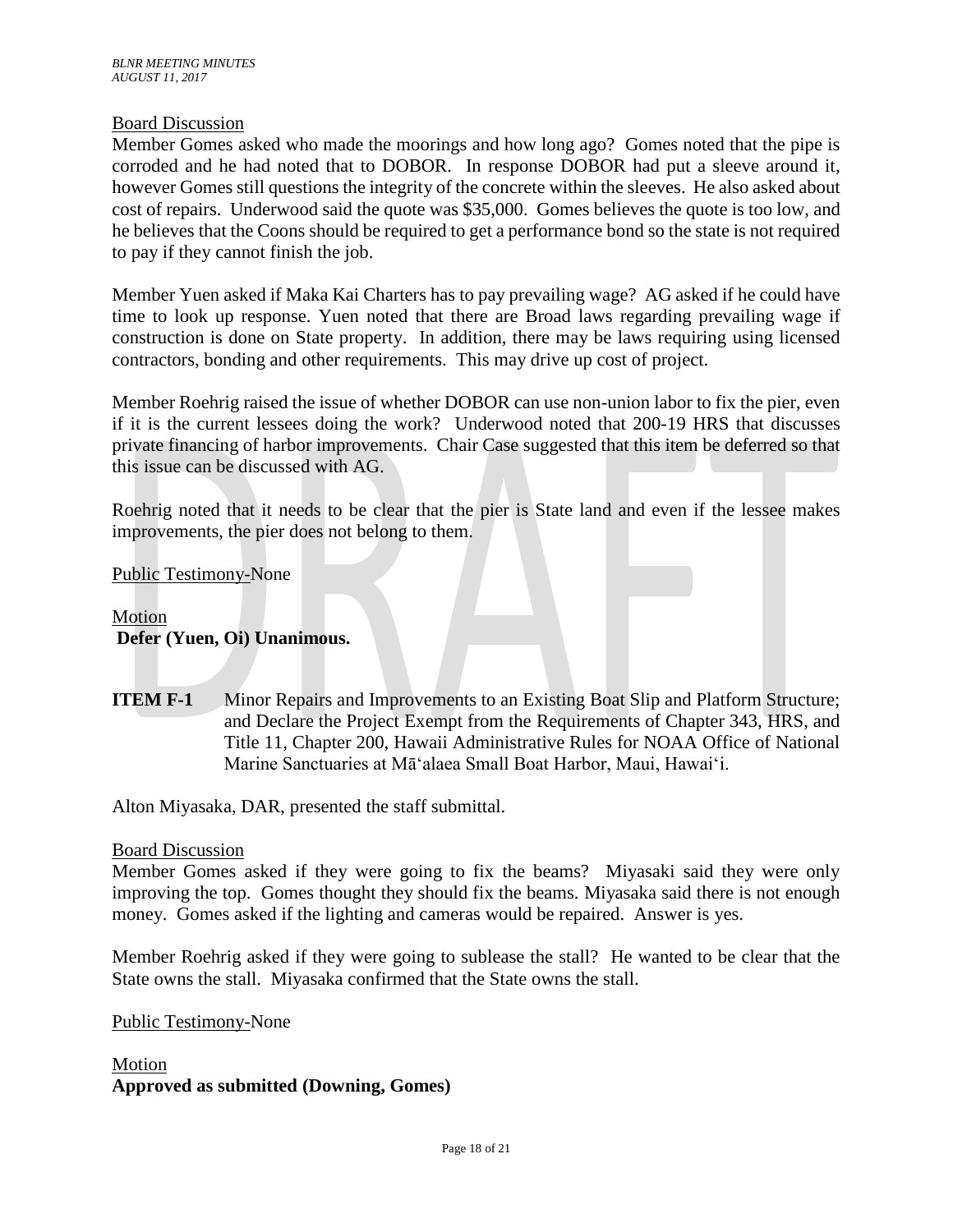**ITEM D-1** Issuance of Right-of-Entry Permit to Julian Miller for the Hawaii Sand Festival for a Sand Castle/Sand Art Contest at Hanalei Bay Beach, Hanalei (Makai), Hanalei, Kaua'i, Tax Map Key: (4) 5-5-001: seaward of 011, 012, & 013.

Russell Tsuji presented the staff report. Recommendation is to provide ROE gratis.

Board Discussion-None

Public Testimony-None

### **Motion**

## **Approved as submitted (Downing, Gomes) unanimous.**

**ITEM D-4** Set Aside to County of Maui for Community Center Purposes, Kaupō, Hāna, Maui, Tax Map Key: (2) 1-7-002:015.

Russell Tsuji presented to staff report.

#### Board Discussion

Member Gomes asked if the teachers cottage would be fixed or town down? Malama Minn said that nothing will be torn down because the entire property is on the National Register of Historic Places. Right now, there is not enough funds to address the teachers cottage. The community group is only maintaining the landscaping.

Gomes asked if they would remove derelict cars, and if they were going to redo the boundaries? Minn said that the transfer is subject to a boundary survey which is currently under review by DAGS.

Public Testimony-None

## **Motion**

**Approved as submitted (Gomes, Oi) unanimous.**

**ITEM D-5** Issuance of Right-of-Entry Permit to Save Honolua Coalition for Hōkūleaʻs Worldwide Voyage to Mālama Honua Event Parking Purposes, Līpoa Point, Honolua, Maui, Tax Map Key: (2) 4-1-001:010.

Russell Tsuji presented the staff report.

#### Board Discussion

Gomes noted that he went out to look out at the site. They need to mow one section. He especially likes that they will plant about 2,000 Native Trees on the mountain, on Maui Land and Pine land.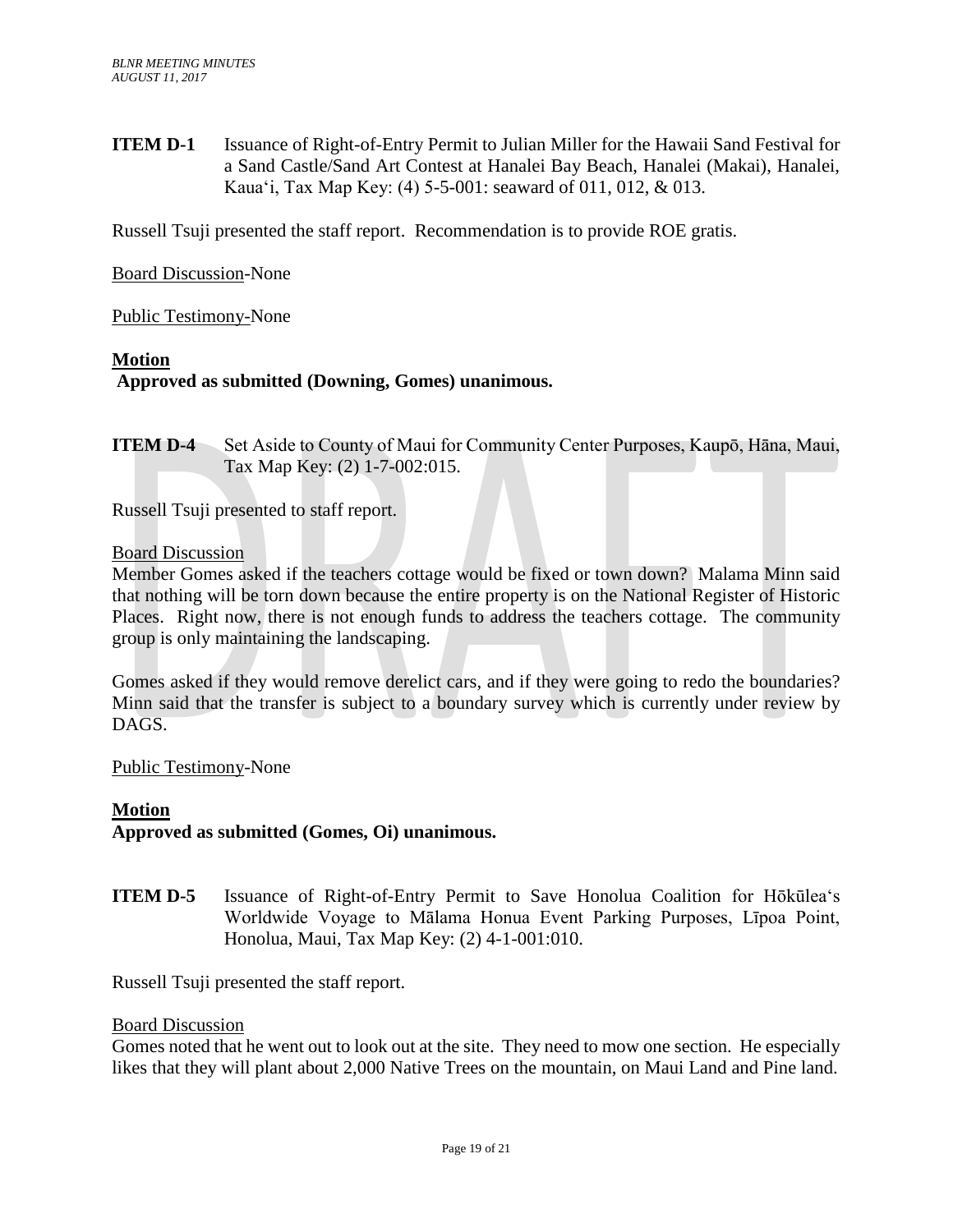#### Public Testimony-None

## **Motion Approved as submitted (Gomes, Roehrig) unanimous.**

**ITEM D-6** Amend Prior Board Action of April 27, 2001, Item D-1, Resubmittal - Set Aside to the Department of Transportation, Airports Division for Airport Purposes, Kahana and Māhinahina 1,2, and 3, Lāhainā, Maui, Tax Map Key: 4-3-01: 68 and Por. 31. The purpose of the amendment is to authorize the issuance of a management rightof-entry permit to Department of Transportation - Airports Division pending the issuance of an executive order effecting the set-aside and to update the Tax Map Key numbers of the subject lands; Kahana and Māhinahina 1, 2, and 3, Lāhainā, Maui, Tax Map Keys: (2) 4-3-001:031, 068, 073, 074 and 075.

Russell Tsuji presented the staff report.

Board Discussion-None

Public Testimony-None

## **Motion**

**Approved as submitted (Gomes, Roehrig) unanimous.**

**ITEM D-10** Issuance of Right-of-Entry Permit to Association of Apartment Owners of Kahana Sunset, for Emergency Repair of Undermined Seawall; Temporary Installation of Sandbags; ʻAlaeloa, Kaʻanapali, Maui, Tax Map Key: (2) 4-3-003 seaward of 015.

Russell Tsuji presented report.

#### Board Discussion

Member Yuen wanted to know if the wall leaked originally. He noted that Kahana Sunset continually has to come in for repairs. The last time he was on the Board, about ten years ago, they approved repairs. Gomes noted that it came in two years ago as well.

Motion

**Approved as submitted (Gomes, Roehrig) unanimous.** 

## **Move to adjourn (Gomes, Downing)**

There being no further business, Chairperson Suzanne Case adjourned the meeting at 5:30 p.m. Recording(s) of the meeting and all written testimonies submitted at the meeting are filed in the Chairperson's Office and available for review. Certain Items on the agenda were taken out of sequence to accommodate applicants or interest parties present.